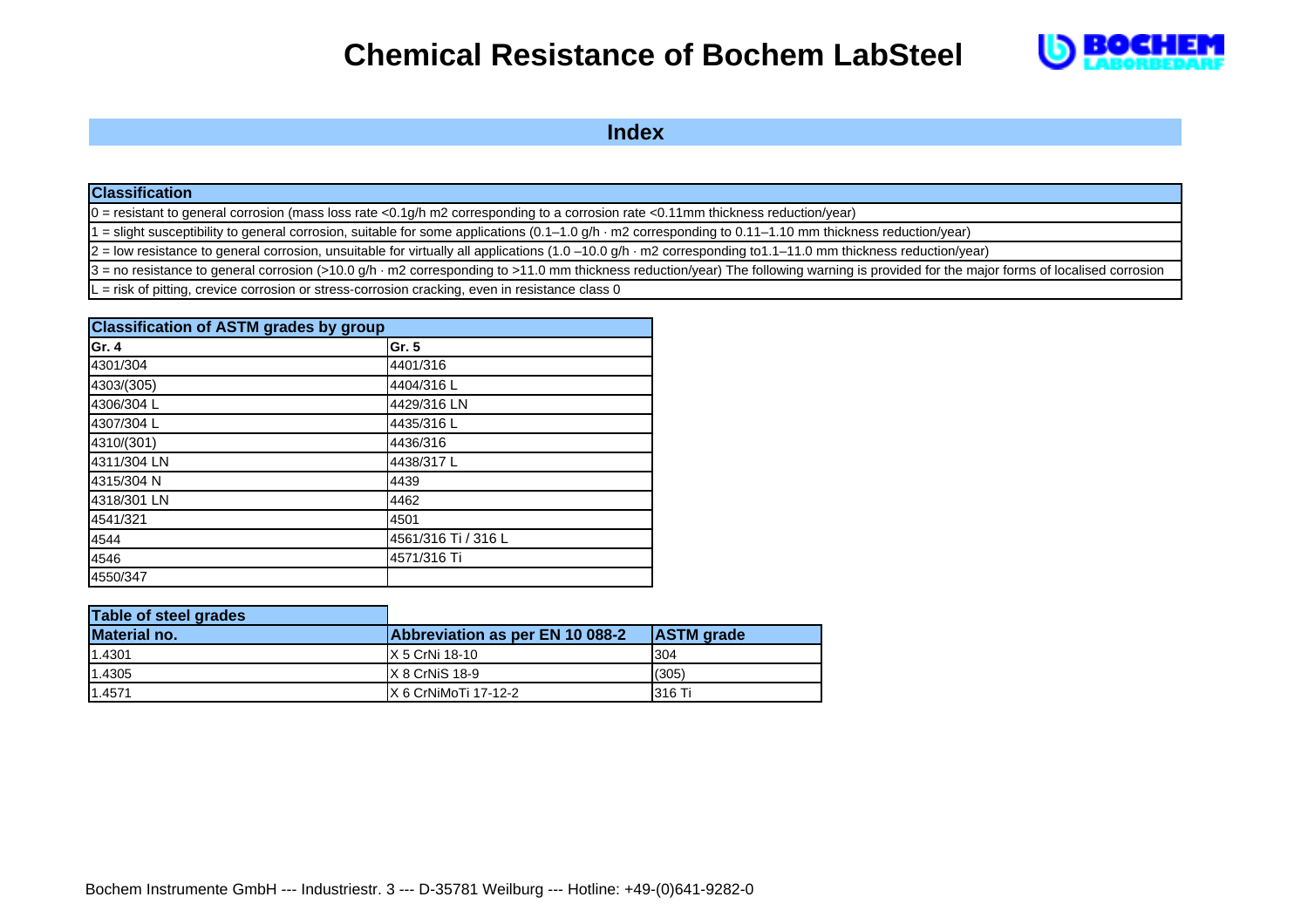

| <b>Corrosive agent</b>             | Formula                                                                 | <b>Condition</b>       | <b>Concentration</b> | <b>Temperature</b> | Gr. 4          | Gr. 5          |
|------------------------------------|-------------------------------------------------------------------------|------------------------|----------------------|--------------------|----------------|----------------|
| Acetic acid                        | <b>CH<sub>3</sub>COOH</b>                                               |                        | 10%                  | 20°C               | $\mathbf 0$    | $\Omega$       |
| Acetic acid                        | CH <sub>3</sub> COOH                                                    |                        | 10%                  | boiling            | 0              | $\Omega$       |
| Acetic acid                        | CH <sub>3</sub> COOH                                                    |                        | 50%                  | 20°C               | $\mathbf 0$    | 0              |
| Acetic acid                        | CH <sub>3</sub> COOH                                                    |                        | 50%                  | boiling            | $\mathbf{1}$   | 0              |
| Acetic acid with hydrogen peroxide | $CH3COOH + H2O2$                                                        |                        | 10 % and 50 %        | 20°C               | $\Omega$       | $\Omega$       |
| Acetic acid with hydrogen peroxide | CH <sub>3</sub> COOH + H <sub>2</sub> O <sub>2</sub>                    |                        | 10 % and 50%         | 50°C               | $\Omega$       | $\Omega$       |
| Acetic acid with hydrogen peroxide | CH3COOH + H2O2                                                          |                        | 10 % and 50%         | 90°C               | $\mathbf 0$    | $\mathbf 0$    |
| Acetic anhydride                   | (CH <sub>3</sub> CO) <sub>2</sub> O                                     |                        |                      | 20°C               | $\mathbf 0$    | $\Omega$       |
| Acetic anhydride                   | (CH <sub>3</sub> CO) <sub>2</sub> O                                     |                        |                      | boiling            | 0              | $\Omega$       |
| Acetochloride                      | CH <sub>3</sub> COCI                                                    |                        |                      | boiling            | 1 <sub>L</sub> | 0L             |
| Acetone                            | CH <sub>3</sub> COCH <sub>3</sub>                                       |                        | all concentrations   | 20°C               | $\Omega$       | $\Omega$       |
| Acetone                            | CH <sub>3</sub> COCH <sub>3</sub>                                       |                        | all concentrations   | boiling            | $\mathbf 0$    | $\mathbf 0$    |
| Acetosalicylic acid                | HOOCC6H4OCOCH3                                                          |                        |                      | 20°C               | $\mathbf 0$    | $\Omega$       |
| Activin                            | see p-toluene sulfonchloramide sodium                                   |                        |                      |                    |                |                |
| Alcohol                            | see methyl and ethyl alcohol                                            |                        |                      |                    |                |                |
| Alum                               | see potassium aluminium sulphate                                        |                        |                      |                    |                |                |
| Aluminium                          | AI                                                                      | molten                 |                      | 750°C              | 3              | 3              |
| Aluminium acetate                  | AI(CH <sub>3</sub> COO) <sub>3</sub>                                    | cold saturated         |                      | 20°C               | $\mathbf 0$    | $\Omega$       |
| Aluminium acetate                  | AI(CH <sub>3</sub> COO) <sub>3</sub>                                    | cold and hot saturated |                      | boiling            | $\mathbf 0$    | $\Omega$       |
| Aluminium ammonium sulphate        | AI(NH <sub>4</sub> )(SO <sub>4</sub> ) <sub>2</sub> -12H <sub>2</sub> O |                        | all concentrations   | $20^{\circ}$ C     | $\Omega$       | $\Omega$       |
| Aluminium ammonium sulphate        | AI(NH <sub>4</sub> )(SO <sub>4</sub> ) <sub>2</sub> -12H <sub>2</sub> O | cold and hot saturated |                      | boiling            | 3              | 2              |
| Aluminium chloride                 | AICI <sub>3</sub> · 6H <sub>2</sub> O                                   |                        | 5%                   | 50°C               | 2L             | 1L             |
| Aluminium chloride                 | AICI <sub>3</sub> · 6H <sub>2</sub> O                                   |                        | 25%                  | 20°C               | 3L             | 2L             |
| Aluminium nitrate                  | $AI(NO3)3 · 9H2O$                                                       |                        |                      | 20°C               | $\mathbf 0$    | $\Omega$       |
| Aluminium sulphate                 | Al <sub>2</sub> (SO <sub>4</sub> ) <sub>3</sub> · 18H <sub>2</sub> O    |                        | 10%                  | 20°C               | $\Omega$       | $\Omega$       |
| Aluminium sulphate                 | $Al_2(SO_4)_3 \cdot 18H_2O$                                             |                        | 10%                  | boiling            | $\mathbf{1}$   | $\mathbf 0$    |
| Aluminium sulphate                 | Al <sub>2</sub> (SO <sub>4</sub> ) <sub>3</sub> · 18H <sub>2</sub> O    | cold saturated         |                      | 20°C               | $\mathbf{1}$   | $\mathbf 0$    |
| Aluminium sulphate                 | $\overline{Al_2}(SO_4)_3 \cdot 18H_2O$                                  | cold and hot saturated |                      | boiling            | $\overline{2}$ | $\mathbf{1}$   |
| Ammonia                            | NH <sub>3</sub>                                                         |                        |                      | $50^{\circ}$ C     | $\Omega$       | $\Omega$       |
| Ammonium alum                      | see aluminium ammonium sulphate                                         |                        |                      |                    |                |                |
| Ammonium bicarbonate               | NH <sub>4</sub> HCO <sub>3</sub>                                        |                        | all concentrations   | 20°C               | $\mathbf 0$    | $\mathbf 0$    |
| Ammonium bifluoride                | NH <sub>4</sub> HF <sub>2</sub>                                         | cold saturated         |                      | 20°C               | $\mathbf 0$    | $\mathbf 0$    |
| Ammonium carbonate                 | $(NH4)2CO3 · H2O$                                                       | cold saturated         |                      | 20°C               | $\mathbf 0$    | 0              |
| Ammonium carbonate                 | $(NH4)2CO3 · H2O$                                                       | hot saturated          |                      | boiling            | $\mathbf 0$    | $\mathbf 0$    |
| Ammonium chloride (sal ammoniac)   | NH <sub>4</sub> CI                                                      |                        | 10%                  | boiling            | 0L             | 0L             |
| Ammonium chloride (sal ammoniac)   | NH <sub>4</sub> CI                                                      |                        | 25%                  | boiling            | 1L             | 1L             |
| Ammonium chloride (sal ammoniac)   | NH <sub>4</sub> CI                                                      |                        | 50%                  | boiling            | 2L             | 1L             |
| Ammonium chloride (sal ammoniac)   | NH <sub>4</sub> CI                                                      | cold saturated         |                      | 20°C               | OL             | 0L             |
| Ammonium chloride (sal ammoniac)   | NH <sub>4</sub> CI                                                      | cold and hot saturated |                      | boiling            | 2L             | 1 <sub>L</sub> |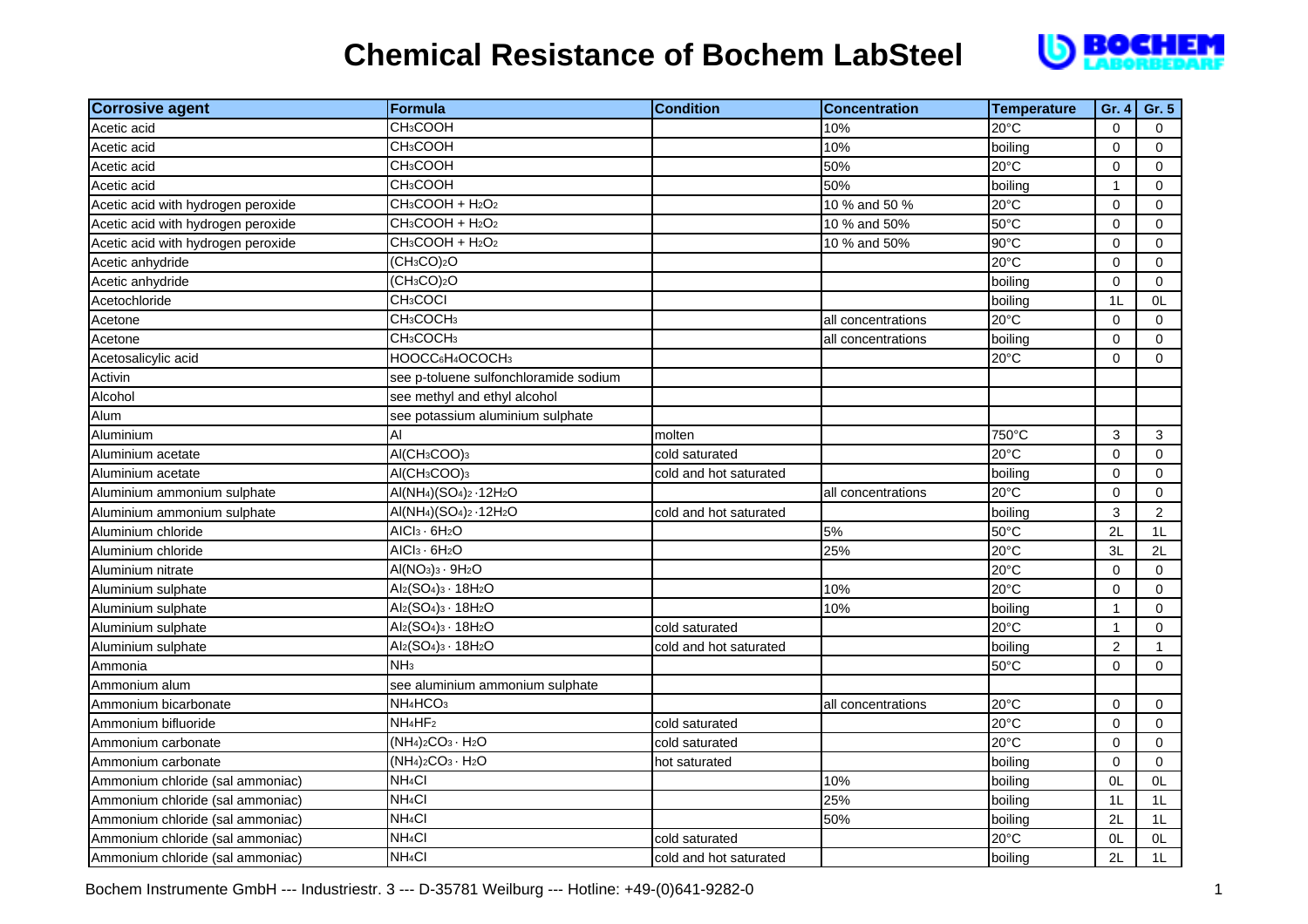

| <b>Corrosive agent</b>                  | <b>Formula</b>                                      | <b>Condition</b>           | <b>Concentration</b>   | <b>Temperature</b> | Gr. 4        | Gr. 5               |
|-----------------------------------------|-----------------------------------------------------|----------------------------|------------------------|--------------------|--------------|---------------------|
|                                         |                                                     | cold saturated with copper |                        |                    |              |                     |
| Ammonium chloride (sal ammoniac)        | NH <sub>4</sub> CI                                  | and zinc chlorides         |                        | boiling            | 3L           | 3L                  |
| Ammonium hexachlorostannate (pink salt) | $(NH4)2(SnCl6)$                                     | cold saturated             |                        | 20°C               | 1L           | 0L                  |
| Ammonium hexachlorostannate (pink salt) | $(NH4)2(SnCl6)$                                     |                            |                        | 60°C               | 3L           | 3L                  |
| Ammonium hydroxide                      | NH <sub>4</sub> OH                                  |                            | all concentrations     | 20°C and boiling   | $\mathbf 0$  | $\mathbf 0$         |
| Ammonium nitrate                        | NH <sub>4</sub> NO <sub>3</sub> · 9H <sub>2</sub> O | cold saturated             |                        | $20^{\circ}$ C     | $\mathbf 0$  | $\mathbf 0$         |
| Ammonium nitrate                        | NH <sub>4</sub> NO <sub>3</sub> · 9H <sub>2</sub> O | cold and hot saturated     |                        | boiling            | 0            | $\mathbf 0$         |
| Ammonium oxalate                        | $(NH4)2C2O4 · H2O$                                  | cold and hot saturated     |                        | 20°C               | 0            | 0                   |
| Ammonium oxalate                        | $(NH4)2C2O4 · H2O$                                  | cold and hot saturated     |                        | boiling            | $\mathbf 0$  | $\mathbf 0$         |
| Ammonium perchlorate                    | NH <sub>4</sub> CIO <sub>4</sub>                    |                            | 10%                    | 20°C               | $\mathbf 0$  | 0                   |
| Ammonium perchlorate                    | NH <sub>4</sub> CIO <sub>4</sub>                    |                            |                        | boiling            | 0            | $\mathsf{O}\xspace$ |
| Ammonium sulphate                       | $(NH4)2SO4$                                         | cold saturated             |                        | $20^{\circ}$ C     | 0            | $\mathbf 0$         |
| Ammonium sulphate                       | $(NH4)2SO4$                                         | cold saturated             |                        | boiling            | $\mathbf{1}$ | $\mathbf{1}$        |
| Ammonium sulphate                       | $(NH4)2SO4$                                         |                            | with 5% sulphuric acid | 100°C              | $\mathbf{1}$ | 1                   |
| Ammonium sulphite                       | $(NH4)2SO3$                                         | cold saturated             |                        | 20°C               | 0            | $\mathbf 0$         |
| Ammonium sulphite                       | $(NH4)2SO3 · H2O$                                   | cold and hot saturated     |                        | boiling            | 0            | $\mathbf 0$         |
| Aniline                                 | C <sub>6</sub> H <sub>5</sub> NH <sub>2</sub>       |                            |                        | 20°C               | $\mathsf 0$  | $\mathsf{O}\xspace$ |
| Aniline hydrochloride                   | C6H5NH2HCI 5%                                       |                            |                        | 20°C               | 3L           | 3L                  |
| Antichlor                               | see sodium thiosulphate, sodium perborate           |                            |                        |                    |              |                     |
| Antimony                                | Sb                                                  | molten                     |                        | 650°C              | 3            | 3                   |
| Antimony chloride                       | SbC <sub>l3</sub>                                   |                            |                        | 20°C               | 3L           | 3L                  |
| Aqua regia                              | $HCI + HNO3$                                        |                            |                        | 20°C               | 3            | 3                   |
| Aqueous ammonia                         | see ammonium hydroxide                              |                            |                        |                    |              |                     |
| Arsenic acid                            | $H_3ASO_4 \cdot 1/2H_2O$                            |                            | all concentrations     | 20°C               | $\mathbf 0$  | $\mathbf 0$         |
| Aspirin                                 | see acetosalicylic acid                             |                            |                        |                    |              |                     |
| Atmosphere 1)                           |                                                     |                            |                        |                    | $\mathbf 0$  | $\mathbf 0$         |
| Barium chloride                         | BaCl <sub>2</sub>                                   | fused                      |                        | fused              | 3            | $\mathbf{3}$        |
| Barium chloride                         | BaCl <sub>2</sub> · 2H <sub>2</sub> O               | saturated solution         |                        | 20°C               | OL           | 0L                  |
| Barium chloride                         | BaCl <sub>2</sub> · 2H <sub>2</sub> O               | saturated solution         |                        | boiling            | 1L           | OL.                 |
| Barium hydroxide                        | Ba(OH) <sub>2</sub>                                 | cold saturated             |                        | 20°C               | 0            | $\mathbf 0$         |
| Barium hydroxide                        | Ba(OH) <sub>2</sub>                                 | cold and hot saturated     |                        | boiling            | $\mathbf 0$  | $\mathbf 0$         |
| Barium nitrate                          | Ba(NO <sub>3</sub> ) <sub>2</sub>                   |                            | all concentrations     | boiling            | 0            | $\mathbf 0$         |
| Beer <sub>2</sub> )                     |                                                     |                            |                        | 20°C and 70°C      | $\mathbf 0$  | $\mathbf 0$         |
| Benzoic acid                            | C <sub>6</sub> H <sub>5</sub> COOH                  |                            | all concentrations     | 20°C and boiling   | 0            | $\mathbf 0$         |
| Benzole                                 | C <sub>6</sub> H <sub>6</sub>                       |                            |                        | 20°C and boiling   | 0            | $\Omega$            |
| <b>Bleach liquor</b>                    | see sodium hypochlorite                             |                            |                        |                    |              |                     |
| <b>Bleach solution</b>                  | see chlorinated lime                                |                            |                        |                    |              |                     |
| <b>Bleaching lye</b>                    | see sodium hypochlorite                             |                            |                        |                    |              |                     |
| Blood 3)                                |                                                     |                            |                        |                    | 0L           | $\mathbf 0$         |
| Bonder's solution                       | see iron phosphate                                  |                            |                        |                    |              |                     |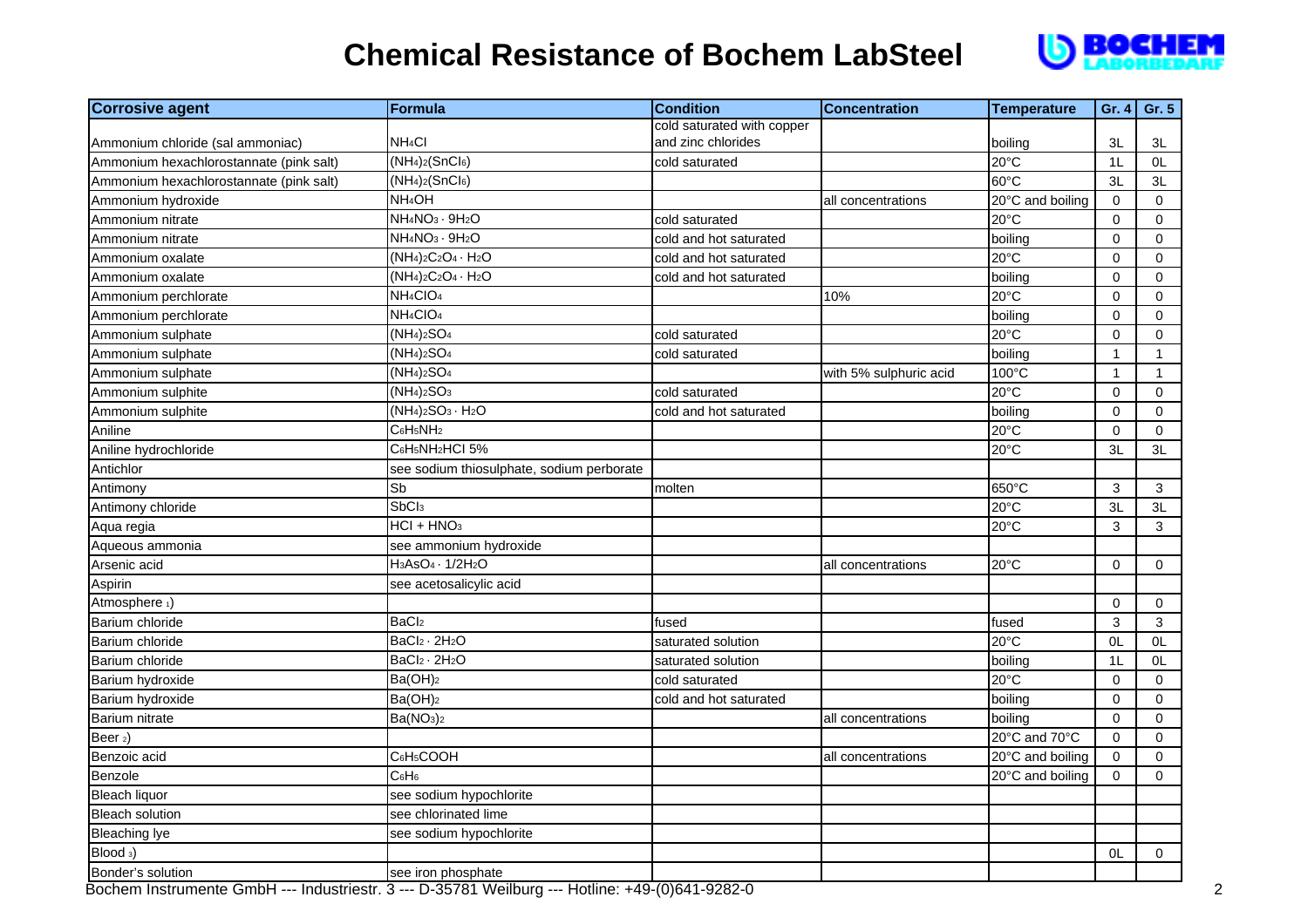

| <b>Corrosive agent</b>               | <b>Formula</b>                                   | <b>Condition</b>       | <b>Concentration</b> | <b>Temperature</b> | Gr. 4          | Gr. 5          |
|--------------------------------------|--------------------------------------------------|------------------------|----------------------|--------------------|----------------|----------------|
| <b>Borax</b>                         | see sodium tetraborate                           |                        |                      |                    |                |                |
| Boric acid                           | H <sub>3</sub> BO <sub>3</sub>                   |                        | all concentrations   | $20^{\circ}$ C     | $\Omega$       | $\Omega$       |
| Boric acid                           | H <sub>3</sub> BO <sub>3</sub>                   |                        | all concentrations   | boiling            | $\mathbf 0$    | $\mathbf 0$    |
| Brandy <sub>1</sub> )                |                                                  |                        |                      | 20°C and boiling   | $\mathbf 0$    | $\mathbf 0$    |
| <b>Bromine</b>                       | Br <sub>2</sub>                                  |                        |                      | 20°C and boiling   | 3L             | 3L             |
| <b>Bromine</b> water                 |                                                  |                        | 0.03%                | 20°C               | 0L             | 0L             |
| <b>Bromine</b> water                 |                                                  |                        | 0.3%                 | $20^{\circ}$ C     | 1 <sub>L</sub> | 1 <sub>L</sub> |
| <b>Bromine</b> water                 |                                                  |                        | $1\%$                | $20^{\circ}$ C     | 3L             | 3L             |
| <b>Buttermilk</b>                    |                                                  |                        |                      | 20°C               | $\mathbf 0$    | $\mathbf 0$    |
| <b>Butyric</b> acid                  | C <sub>3</sub> H <sub>7</sub> COOH               |                        | 100%                 | 20°C               | $\mathbf 0$    | $\mathbf 0$    |
| <b>Butyric</b> acid                  | C <sub>3</sub> H <sub>7</sub> COOH               |                        | 100%                 | boiling            | $\mathbf{1}$   | $\mathbf 0$    |
| Cadmium                              | Cd                                               |                        |                      | molten             | $\overline{2}$ | $\overline{2}$ |
| Calcium bisulphite 2) (sulphite lye) | CaH <sub>2</sub> (SO <sub>3</sub> ) <sub>2</sub> | cold saturated         |                      | $20^{\circ}$ C     | $\mathbf 0$    | $\mathbf 0$    |
| Calcium bisulphite (sulphite lye)    | CaH <sub>2</sub> (SO <sub>3</sub> ) <sub>2</sub> | cold and hot saturated |                      | boiling            | $\overline{2}$ | $\Omega$       |
| Calcium bisulphite (sulphite lye)    | CaH <sub>2</sub> (SO <sub>3</sub> ) <sub>2</sub> | 20 bar                 |                      | 200°C              | $\mathbf{3}$   | $\mathbf 0$    |
| Calcium chloride                     | $CaCl2 \cdot 6H2O$                               | cold saturated         |                      | 20°C               | OL             | 0L             |
| Calcium chloride                     | CaCl <sub>2</sub> · 6H <sub>2</sub> O            | cold saturated         |                      | boiling            | 1L             | 1L             |
| Calcium hydroxide (slaked lime)      | Ca(OH) <sub>2</sub>                              |                        |                      | $20^{\circ}$ C     | $\mathbf 0$    | $\mathbf 0$    |
| Calcium hydroxide (slaked lime)      | Ca(OH) <sub>2</sub>                              |                        |                      | boiling            | $\mathbf 0$    | $\mathbf 0$    |
| Calcium hypochloriste                | $Ca(OCl)2 \cdot 4H2O$                            | cold saturated         |                      | up to 40°C         | 2L             | 1 <sub>L</sub> |
| Calcium sulphate                     | CaSO <sub>4</sub>                                | saturated              |                      | 20°C               | $\mathbf 0$    | $\mathbf 0$    |
| Calcium sulphite                     | CaSO <sub>3</sub>                                | cold saturated         |                      | 20°C               | $\mathbf 0$    | $\mathbf 0$    |
| Camphor                              | C <sub>10</sub> H <sub>16</sub> O                |                        |                      | 20°C               | $\mathbf 0$    | $\mathbf 0$    |
| Carbolic acid                        | see phenol                                       |                        |                      |                    |                |                |
| Carbon dioxide (carbonic acid)       | CO <sub>2</sub>                                  | dry                    |                      | hot                | $\mathbf 0$    | $\mathbf 0$    |
| Carbon dioxide (carbonic acid)       | CO <sub>2</sub>                                  | moist                  |                      | hot                | $\mathbf 0$    | $\Omega$       |
| Carbon disulphide                    | CS <sub>2</sub>                                  |                        |                      | 20°C               | $\mathbf 0$    | $\Omega$       |
| Carbon tetrachloride 3)              | CCI <sub>4</sub>                                 | anhydrous              |                      | 20°C               | $\mathbf 0$    | $\mathbf 0$    |
| Carbon tetrachloride 3)              | CCI <sub>4</sub> anhydrous                       |                        |                      | boiling            | $\mathbf 0$    | $\Omega$       |
| Carnallite                           | KCIMgCl2 .6H <sub>2</sub> O                      | cold saturated         |                      | 20°C               |                |                |
| Carnallite                           | KCIMgCl2 - 6H <sub>2</sub> O                     | cold and hot saturated |                      | boiling            | 1 <sub>L</sub> | 1L             |
| Caustic potash solution              | see potassium hydroxide                          |                        |                      |                    |                |                |
| Caustic soda solution                | see sodium hydroxide                             |                        |                      |                    |                |                |
| Cheese                               |                                                  |                        |                      | 20°C               | $\Omega$       | $\Omega$       |
| Chloramine-T                         | see p-toluene sodium sulfonchloramide            |                        |                      |                    |                |                |
| Chloric acid                         | HCIO <sub>3</sub>                                |                        | concentrated         | 20°C               | 3L             | 3L             |
| <b>Chlorinated lime</b>              | $[3CaCl(OCl) \cdot Ca(OH)_2] \cdot 5H_2O$        | dry                    |                      | 20°C               | $\mathbf 0$    | $\mathbf 0$    |
| Chlorinated lime                     | $[3CaCl(OCl) \cdot Ca(OH)_2] \cdot 5H_2O$        | moist                  |                      | 20°C               | 1 <sub>L</sub> | 1 <sub>L</sub> |
| Chlorinated lime (bleach solution)   | $[3CaCl(OCl) \cdot Ca(OH)2] \cdot 5H_2O$         |                        | 2.5g Cl/l            | 20°C               | 1L             | 0L             |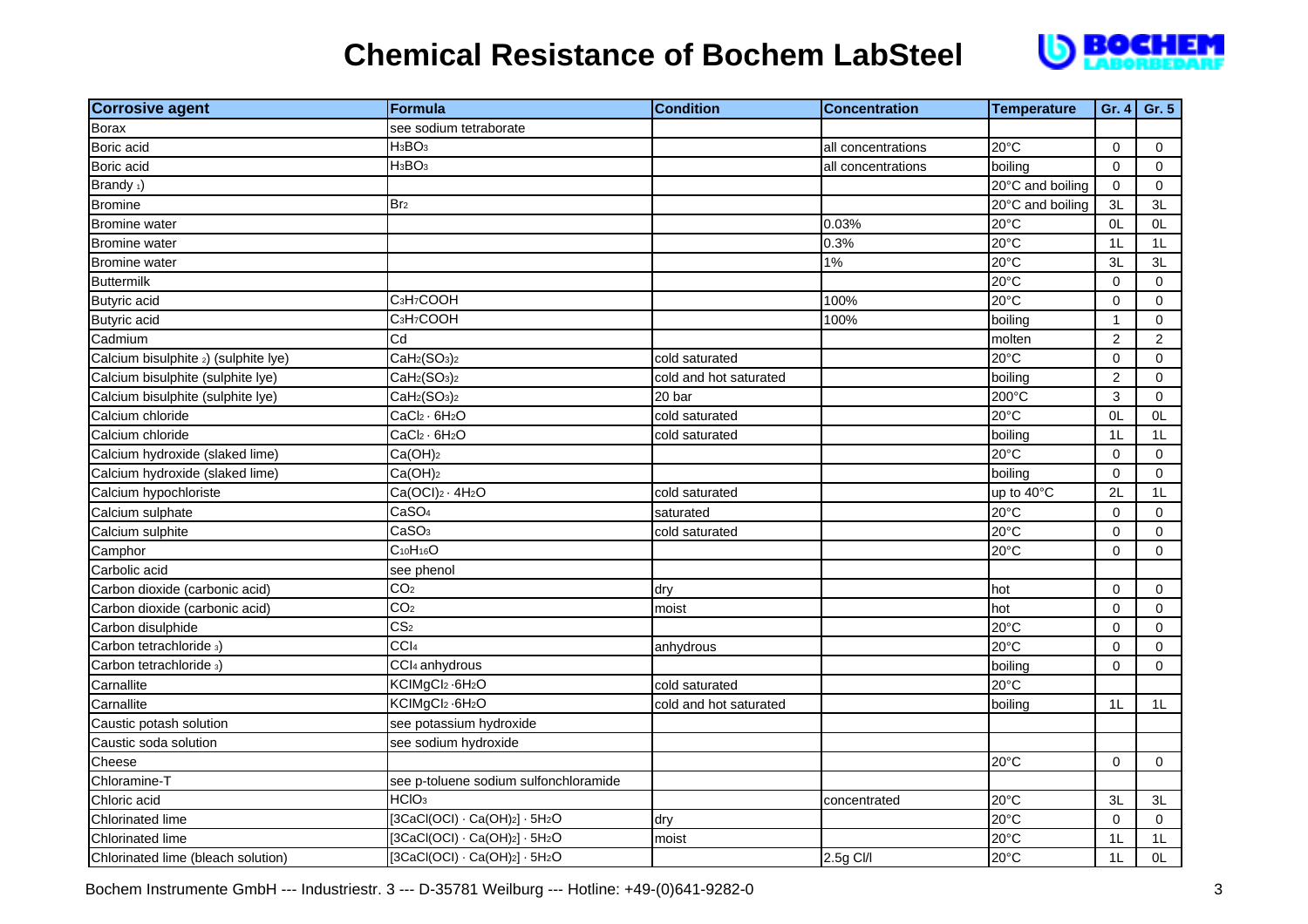

| <b>Corrosive agent</b>                    | Formula                                                                        | <b>Condition</b>       | <b>Concentration</b>                   | <b>Temperature</b> | Gr. 4            | Gr. 5          |
|-------------------------------------------|--------------------------------------------------------------------------------|------------------------|----------------------------------------|--------------------|------------------|----------------|
| Chlorine (damp gas)                       | C <sub>2</sub>                                                                 |                        |                                        | $20^{\circ}$ C     | 3L               | 3L             |
| Chlorine (damp gas)                       | Cl <sub>2</sub>                                                                |                        |                                        | 100°C              | 3L               | 3L             |
| Chlorine (dry gas)                        | Cl <sub>2</sub>                                                                |                        |                                        | 20°C               | $\Omega$         | $\Omega$       |
| Chlorine water                            | cold water saturated with chlorine                                             |                        |                                        | 20°C               | 1 <sub>L</sub>   | 1L             |
| Chloroacetic acid                         | see mono-and trichloroacetic acid                                              |                        |                                        |                    |                  |                |
| Chlorobenzene <sub>1</sub> )              | C <sub>6</sub> H <sub>5</sub> Cl                                               | dry                    |                                        | $20^{\circ}$ C     | $\mathbf 0$      | $\mathbf 0$    |
| Chlorobenzene 1)                          | C <sub>6</sub> H <sub>5</sub> Cl                                               | dry                    |                                        | boiling            | $\mathbf 0$      | $\mathbf 0$    |
| Chloroform <sub>1</sub> )                 | CHC <sub>l3</sub>                                                              | anhydrous              |                                        | 20 °C and boiling  | $\mathbf 0$      | $\Omega$       |
| Chlorosulphonic acid                      | HSO <sub>3</sub> Cl                                                            |                        | 10%                                    | 20°C               | 3L               | 3L             |
| Chlorosulphonic acid                      | HSO <sub>3</sub> CI                                                            |                        | 100%                                   | $20^{\circ}$ C     | 0 <sub>L</sub>   | 0L             |
| Chocolate                                 |                                                                                |                        |                                        | 20°C               | $\mathbf 0$      | $\mathbf 0$    |
| Chrome alum                               | see potassium chrome sulphate                                                  |                        |                                        |                    |                  |                |
| Chrome sulphate                           | Cr <sub>2</sub> (SO <sub>4</sub> ) <sub>3</sub> · 18H <sub>2</sub> O saturated |                        |                                        | 20°C               | $\mathbf 0$      | $\mathbf 0$    |
| Chromic acid                              | CrO <sub>3</sub>                                                               |                        | 10 % pure, free of SO <sub>3</sub>     | 20°C               | $\mathbf 0$      | $\mathbf 0$    |
| Chromic acid                              | CrO <sub>3</sub>                                                               |                        | 10 % pure, free of SO <sub>3</sub>     | boiling            | $\mathbf{1}$     | $\mathbf{1}$   |
| Chromic acid                              | CrO <sub>3</sub>                                                               |                        | 50 % pure, free of SO <sub>3</sub>     | 20°C               | $\mathbf{1}$     | $\mathbf{1}$   |
| Chromic acid                              | CrO <sub>3</sub>                                                               |                        | 50 % pure, free of SO <sub>3</sub>     | boiling            | $\overline{2}$   | $\overline{2}$ |
| Chromic acid                              | CrO <sub>3</sub>                                                               |                        | 50 % tech., containing SO <sub>3</sub> | $20^{\circ}$ C     | $\mathbf{1}$     | $\mathbf{1}$   |
| Chromic acid                              | CrO <sub>3</sub>                                                               |                        | 50 % tech., containing SO <sub>3</sub> | boiling            | 3                | 3              |
| Cider                                     |                                                                                |                        |                                        | 20°C               | 0                | 0              |
| Citric acid                               | HOC(CH2COOH)2COOH · H2O                                                        |                        | 1%                                     | 20°C               | $\mathbf 0$      | $\mathbf 0$    |
| Citric acid                               | HOC(CH2COOH)2COOH · H2O                                                        |                        | 1%                                     | boiling            | $\mathbf 0$      | $\mathbf 0$    |
| Citric acid                               | HOC(CH2COOH)2COOH · H2O                                                        |                        | 10%                                    | 20°C               | $\mathbf 0$      | $\mathbf 0$    |
| Citric acid                               | HOC(CH2COOH)2COOH · H2O                                                        |                        | 10%                                    | boiling            | $\mathbf 0$      | $\mathbf 0$    |
| Citric acid                               | HOC(CH2COOH)2COOH · H2O                                                        |                        | 25%                                    | 20°C               | $\mathbf 0$      | $\mathbf 0$    |
| Citric acid                               | HOC(CH2COOH)2COOH · H2O                                                        |                        | 25%                                    | boiling            | $\overline{c}$   | $\mathbf 0$    |
| Citric acid                               | HOC(CH2COOH)2COOH · H2O                                                        |                        | 50%                                    | $20^{\circ}$ C     | $\mathbf 0$      | $\mathbf 0$    |
| Citric acid                               | HOC(CH2COOH)2COOH · H2O                                                        |                        | 50%                                    | boiling            | $\boldsymbol{2}$ | $\mathbf{1}$   |
| Citric acid                               | HOC(CH2COOH)2COOH · H2O 3 bar                                                  |                        | 5%                                     | 140°C              | $\mathbf{1}$     | $\Omega$       |
| Coffee                                    |                                                                                |                        |                                        | 20 °C and boiling  | $\pmb{0}$        | $\mathbf 0$    |
| Copper acetate                            | (CH <sub>3</sub> COO) <sub>2</sub> Cu · H <sub>2</sub> O                       | cold saturated         |                                        | 20°C               | $\pmb{0}$        | $\mathbf 0$    |
| Copper acetate                            | (CH <sub>3</sub> COO) <sub>2</sub> Cu · H <sub>2</sub> O                       | cold and hot saturated |                                        | boiling            | $\mathbf 0$      | $\mathbf 0$    |
| Copper carbonate                          | CuCO <sub>3</sub> Cu(OH) <sub>2</sub>                                          |                        | all concentrations                     | 20°C               | $\mathbf 0$      | $\mathbf 0$    |
| Copper chloride                           | $CuCl2 \cdot 2H2O$                                                             |                        | cold saturated                         | 20°C               | 3L               | 3L             |
| Copper cyanide                            | Cu(CN) <sub>2</sub>                                                            |                        | hot saturated                          | boiling            | $\mathbf 0$      | $\mathbf 0$    |
| Copper nitrate                            | $Cu(NO3)2 · 3H2O$                                                              |                        | 50%                                    | 20°C               | $\mathbf 0$      | $\Omega$       |
| Copper nitrate                            | $Cu(NO3)2 · 3H2O$                                                              |                        | 50%                                    | boiling            | $\Omega$         | $\Omega$       |
| Copper sulphate                           | $CuSO4 \cdot 5H2O$                                                             |                        | all concentrations                     | 20°C and boiling   | $\mathbf 0$      | 0              |
| Copper sulphate (blue vitriol + 3% H2SO4) | $CuSO4 \cdot 5H2O$                                                             |                        |                                        | 20°C               | $\Omega$         | $\Omega$       |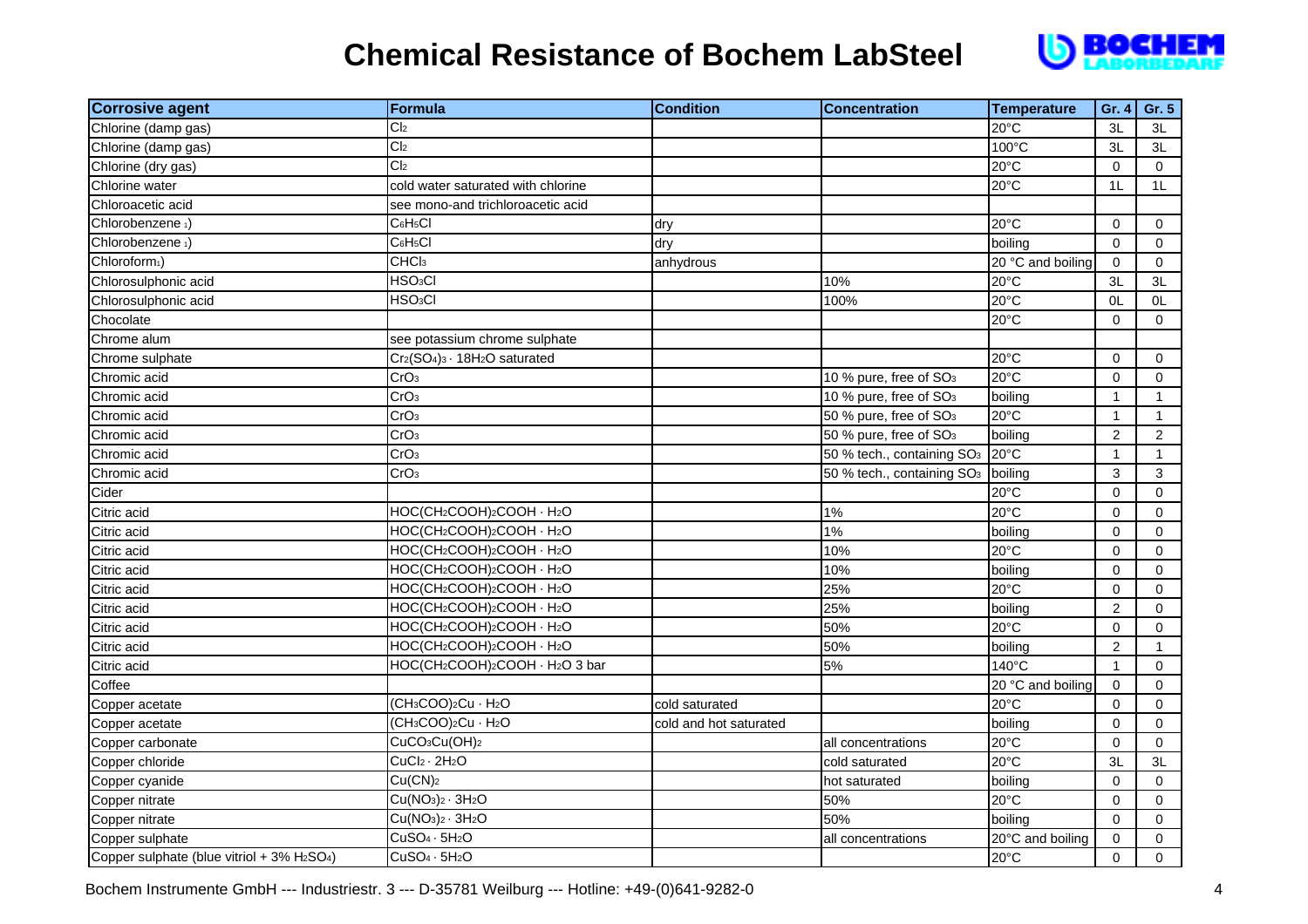

| <b>Corrosive agent</b>                                                            | <b>Formula</b>                                        | <b>Condition</b> | <b>Concentration</b> | <b>Temperature</b> | Gr. 4          | Gr. 5       |
|-----------------------------------------------------------------------------------|-------------------------------------------------------|------------------|----------------------|--------------------|----------------|-------------|
| Copper sulphate (blue vitriol + 3% H2SO4)                                         | $CuSO4 \cdot 5H2O$                                    |                  |                      | boiling            | $\mathbf 0$    | $\mathbf 0$ |
| Creosote                                                                          |                                                       |                  |                      | $20^{\circ}$ C     | $\mathbf 0$    | $\mathbf 0$ |
| Creosote                                                                          |                                                       |                  |                      | boiling            | $\mathbf 0$    | $\Omega$    |
| Cresol                                                                            | CH <sub>3</sub> C <sub>6</sub> H <sub>4</sub> (OH)    |                  |                      | 20°C               | $\mathbf 0$    | $\Omega$    |
| Crude oil                                                                         |                                                       |                  |                      | 20°C               | $\mathbf 0$    | $\Omega$    |
| Developer                                                                         | see photographic developer                            |                  |                      |                    |                |             |
| Dichloroethane 1)                                                                 | CH <sub>2</sub> CICH <sub>2</sub> CI                  | anhydrous        |                      | 20°C               | $\mathbf 0$    | $\mathbf 0$ |
| Dichloroethylene <sub>1</sub> )                                                   | CHCICHCI                                              | anhydrous        |                      | boiling            | $\mathbf 0$    | $\Omega$    |
| Disulphur dichloride 1)                                                           | S <sub>2</sub> Cl <sub>2</sub>                        | anhydrous        |                      | $20^{\circ}$ C     | $\mathbf 0$    | $\Omega$    |
| Disulphur dichloride 1)                                                           | S <sub>2</sub> Cl <sub>2</sub>                        | anhydrous        |                      | boiling            | $\Omega$       | $\Omega$    |
| Dripping                                                                          |                                                       |                  |                      | $20^{\circ}$ C     | $\mathbf 0$    | 0           |
| Dye bath (alkaline or neutral)                                                    |                                                       |                  |                      | 20°C and boiling   | $\mathbf 0$    | 0           |
| Dye bath (organic acid)                                                           |                                                       |                  |                      | $20^{\circ}$ C     | $\mathbf 0$    | 0           |
| Dye bath (organic acid)<br>Dye bath (strong sulphuric acid or organic             |                                                       |                  |                      | boiling            | $\mathbf 0$    | $\Omega$    |
|                                                                                   |                                                       |                  |                      |                    |                |             |
| + strong sulphuric acid) (H2SO4 more than1%)                                      |                                                       |                  |                      | 20°C               | $\mathbf{1}$   | 0           |
| Dye bath (strong sulphuric acid or organic                                        |                                                       |                  |                      |                    |                |             |
| + strong sulphuric acid) (H2SO4 more than1%)                                      |                                                       |                  |                      | boiling            | $\mathbf{1}$   | $\mathbf 1$ |
| Dye bath (weak sulphuric acid or organic<br>+ sulphuric acid) (H2SO4 less than1%) |                                                       |                  |                      | $20^{\circ}$ C     | $\Omega$       | $\mathbf 0$ |
| Dye bath (weak sulphuric acid or organic                                          |                                                       |                  |                      |                    |                |             |
| + sulphuric acid) (H <sub>2</sub> SO <sub>4</sub> less than1%)                    |                                                       |                  |                      | boiling            | $\mathbf{1}$   | 0           |
| Epsom salts                                                                       | see magnesium sulphate                                |                  |                      |                    |                |             |
| Ethyl chloride 1)                                                                 | C <sub>2</sub> H <sub>5</sub> Cl                      | anhydrous        |                      | boiling            | $\mathbf 0$    | 0           |
| Ethyl ether                                                                       | $\overline{(C_2H_5)_2O}$                              |                  |                      | boiling            | $\mathbf 0$    | $\Omega$    |
| Ethyl glycol                                                                      | CH <sub>2</sub> OHCH <sub>2</sub> OH                  |                  |                      | 20°C               | $\mathbf 0$    | 0           |
| Ethylalcohol (spirit)                                                             | C <sub>2</sub> H <sub>5</sub> OH                      |                  | all concentrations   | 20°C and boiling   | $\mathbf 0$    | 0           |
| Ethylene chloride                                                                 | see dichloroethane                                    |                  |                      |                    |                |             |
| Fatty acid (oleic acid) + traces of H2SO4                                         | C <sub>17</sub> H <sub>33</sub> COOH                  |                  |                      | hot                | $\overline{2}$ | $\mathbf 1$ |
| Fatty acid (oleic acid)                                                           | C <sub>17</sub> H <sub>33</sub> COOH 30 bar technical |                  |                      | 150°C              | $\mathbf 0$    | $\Omega$    |
| Fatty acid (oleic acid)                                                           | C <sub>17</sub> H <sub>33</sub> COOH 30 bar technical |                  |                      | 180°C              | $\mathbf{1}$   | $\mathbf 0$ |
| Fatty acid (oleic acid)                                                           | C <sub>17</sub> H <sub>33</sub> COOH 30 bar technical |                  |                      | 235°C              | $\mathbf{1}$   | 0           |
| Fatty acid (oleic acid)                                                           | C <sub>17</sub> H <sub>33</sub> COOH 30 bar technical |                  |                      | 300°C              | $\overline{2}$ | $\Omega$    |
| Ferric chloride                                                                   | FeCl <sub>3</sub> 30%                                 |                  |                      | $20^{\circ}$ C     | 3L             | 2L          |
| Ferric chloride                                                                   | FeCl <sub>3</sub> 50%                                 |                  |                      | 50°C               | 3L             | 3L          |
| Ferric nitrate                                                                    | $Fe(NO3)3 · 9H2O$                                     |                  | all concentrations   | $20^{\circ}$ C     | $\mathbf 0$    | 0           |
| Ferric sulphate 2)                                                                | $Fe2(SO4)3$                                           |                  | 10%                  | 20°C               | $\mathbf 0$    | $\mathbf 0$ |
| Ferric sulphate 2)                                                                | $Fe2(SO4)3$                                           |                  | 10%                  | boiling            | $\mathbf 0$    | $\mathbf 0$ |
| Ferrous sulphate                                                                  | $FeSO4 \cdot 7H2O$                                    |                  | all concentrations   | 20°C               | $\mathbf 0$    | 0           |
| Fixing salt                                                                       | see photographic fixing bath                          |                  |                      |                    |                |             |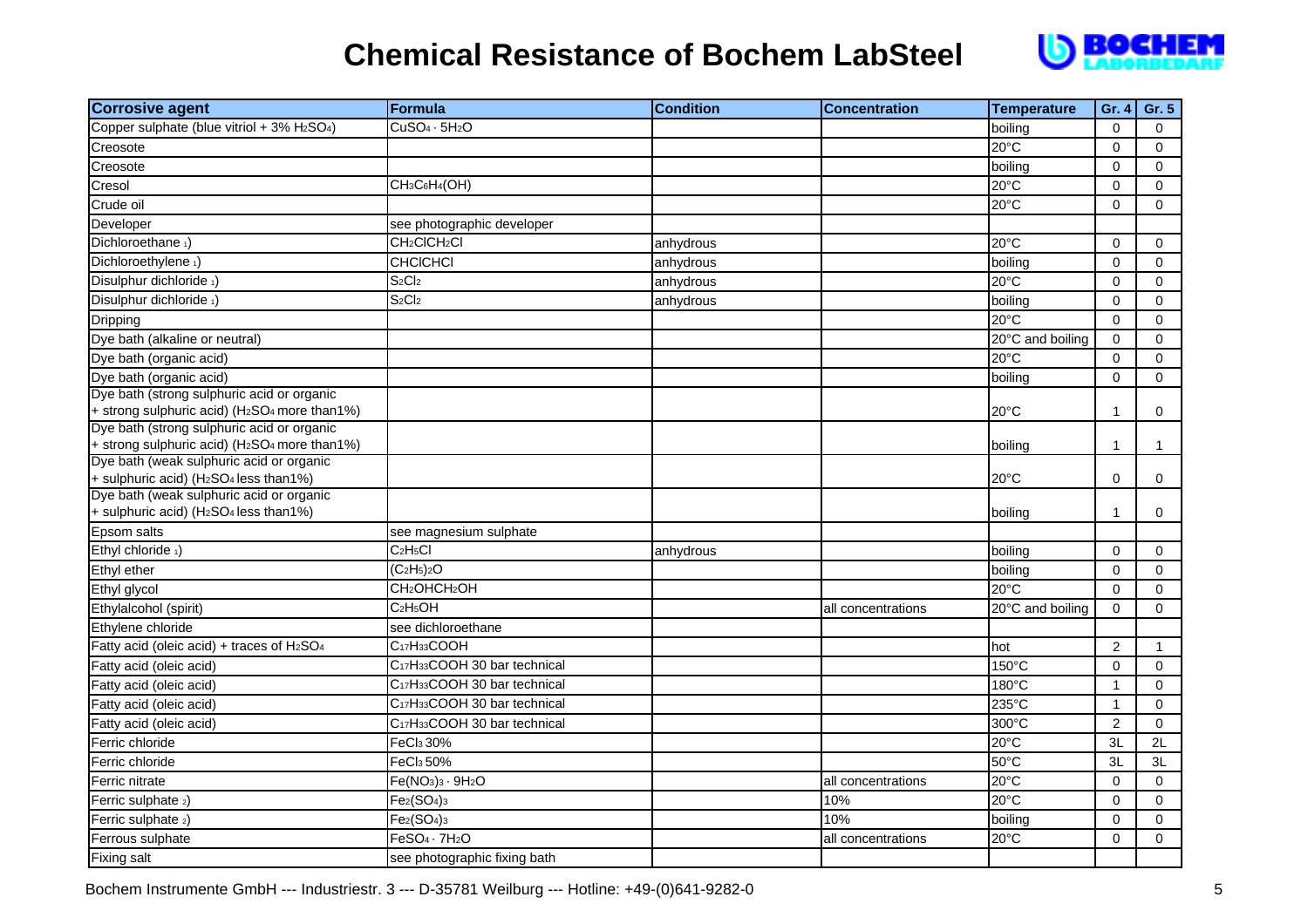

| <b>Corrosive agent</b>                                                                   | Formula                         | <b>Condition</b> | <b>Concentration</b> | <b>Temperature</b> | Gr. 4            | Gr. 5        |
|------------------------------------------------------------------------------------------|---------------------------------|------------------|----------------------|--------------------|------------------|--------------|
| Fluosilicic acid                                                                         | H <sub>2</sub> SiF <sub>6</sub> | vapours          |                      | 100°C              | $\mathbf{1}$     | $\mathbf{1}$ |
| Formaldehyde (formalin = methyl aldehyde)                                                | <b>HCHO</b>                     |                  | 40%                  | 20°C and boiling   | $\pmb{0}$        | $\mathbf 0$  |
| Formic acid                                                                              | <b>HCOOH</b>                    |                  | 10%                  | $20^{\circ}$ C     | $\mathbf 0$      | $\Omega$     |
| Formic acid                                                                              | <b>HCOOH</b>                    |                  | 10%                  | 70°C               | $\mathbf{1}$     | $\mathbf 0$  |
| Formic acid                                                                              | <b>HCOOH</b>                    |                  | 10%                  | boiling            | $\overline{c}$   | $\mathbf{1}$ |
| Formic acid                                                                              | <b>HCOOH</b>                    |                  | 50%                  | 20°C               | 0                | 0            |
| Formic acid                                                                              | <b>HCOOH</b>                    |                  | 50%                  | 70°C               | $\overline{2}$   | $\mathbf{1}$ |
| Formic acid                                                                              | <b>HCOOH</b>                    |                  | 50%                  | boiling            | 3                | $\mathbf{1}$ |
| Formic acid                                                                              | <b>HCOOH</b>                    |                  | 80%                  | 20°C               | $\mathbf 0$      | $\mathbf 0$  |
| Formic acid                                                                              | <b>HCOOH</b>                    |                  | 80%                  | boiling            | $\boldsymbol{2}$ | $\mathbf{1}$ |
| Formic acid                                                                              | <b>HCOOH</b>                    |                  | 100%                 | 20°C               | $\pmb{0}$        | $\mathbf 0$  |
| Formic acid                                                                              | <b>HCOOH</b>                    |                  | 100%                 | boiling            | $\overline{2}$   | $\mathbf{1}$ |
| Fruit juices and fruit acids                                                             |                                 |                  |                      | 20°C and boiling   | 0                | 0            |
| Fruit pulp (containing SO <sub>2</sub> )                                                 |                                 |                  |                      |                    | $\mathbf 0$      | $\mathbf 0$  |
| Gallic acid                                                                              | C6H2(OH)3COOH                   | saturated        |                      | 20°C               | 0                | 0            |
| Gallic acid                                                                              | C6H2(OH)3COOH                   | hot saturated    |                      | boiling            | $\mathbf 0$      | 0            |
| Glacial acetic acid                                                                      |                                 |                  | 100%                 | 20°C               | $\mathbf 0$      | $\mathbf 0$  |
| Glacial acetic acid                                                                      |                                 |                  | 100%                 | boiling            | $\mathbf{1}$     | $\mathbf{1}$ |
| Glauber's salt                                                                           | see sodium sulphate             |                  |                      |                    |                  |              |
| Glue (also acid)                                                                         |                                 |                  |                      | boiling            | 0                | 0            |
| Glycerine                                                                                | $C_3H_5(OH)_3$                  | concentrated     |                      | 20°C and boiling   | $\pmb{0}$        | $\mathbf 0$  |
| Hydrazine sulphate (NH <sub>2</sub> ) <sub>2</sub> · H <sub>2</sub> SO <sub>4</sub> 10 % |                                 |                  |                      | boiling            | $\mathbf 0$      | $\mathbf 0$  |
| Hydrochloric acid                                                                        | gas, see hydrogen chloride gas  |                  |                      |                    |                  |              |
| Hydrochloric acid                                                                        | HCI 0.50%                       |                  |                      | 20°C               | 1L               | 1L           |
| Hydrochloric acid                                                                        | HCI 0.50%                       |                  |                      | boiling            | 3L               | 3L           |
| Hydrocyanic acid                                                                         | <b>HCN</b>                      |                  |                      | 20°C               | 0                | $\mathbf 0$  |
| Hydrofluoric acid                                                                        | HF                              |                  | 40%                  | 20°C               | 3                | 3            |
| Hydrogen chloride gas                                                                    | <b>HCI</b>                      |                  |                      | 20°C               | 1L               | 1L           |
| Hydrogen chloride gas                                                                    | <b>HCI</b>                      |                  |                      | 50°C               | 1L               | 1L           |
| Hydrogen chloride gas                                                                    | <b>HCI</b>                      |                  |                      | 100°C              | 2L               | 2L           |
| Hydrogen chloride gas                                                                    | <b>HCI</b>                      |                  |                      | 400°C              | 3                | 3            |
| Hydrogen fluoride                                                                        | HF                              | dry gaseous      |                      | 100°C              | $\mathbf{1}$     | $\mathbf{1}$ |
| Hydrogen peroxide 2)                                                                     | H <sub>2</sub> O <sub>2</sub>   |                  |                      | $20^{\circ}$ C     | $\mathbf 0$      | $\mathbf 0$  |
| Hydrogen sulphide                                                                        | $H_2S$                          | dry              | < 4%                 | 20°C               | $\mathbf 0$      | $\mathbf 0$  |
| Hydrogen sulphide                                                                        | $H_2S$                          |                  | $< 4\%$              | 100°C              | 0                | $\Omega$     |
| Hydrogen sulphide                                                                        | H <sub>2</sub> S                |                  | $< 4\%$              | $< 400^{\circ}$ C  | $\mathbf 0$      | $\mathbf 0$  |
| Hydrogen sulphide                                                                        | $H_2S$                          | moist            | < 4%                 |                    | $\mathbf 0$      | 0            |
| Hydroxylamine sulphate                                                                   | $(NH2OH)2 · H2SO4$              |                  | 10%                  | 20°C and boiling   | 0                | $\mathbf 0$  |
| Industrial air                                                                           | see atmosphere                  |                  |                      |                    |                  |              |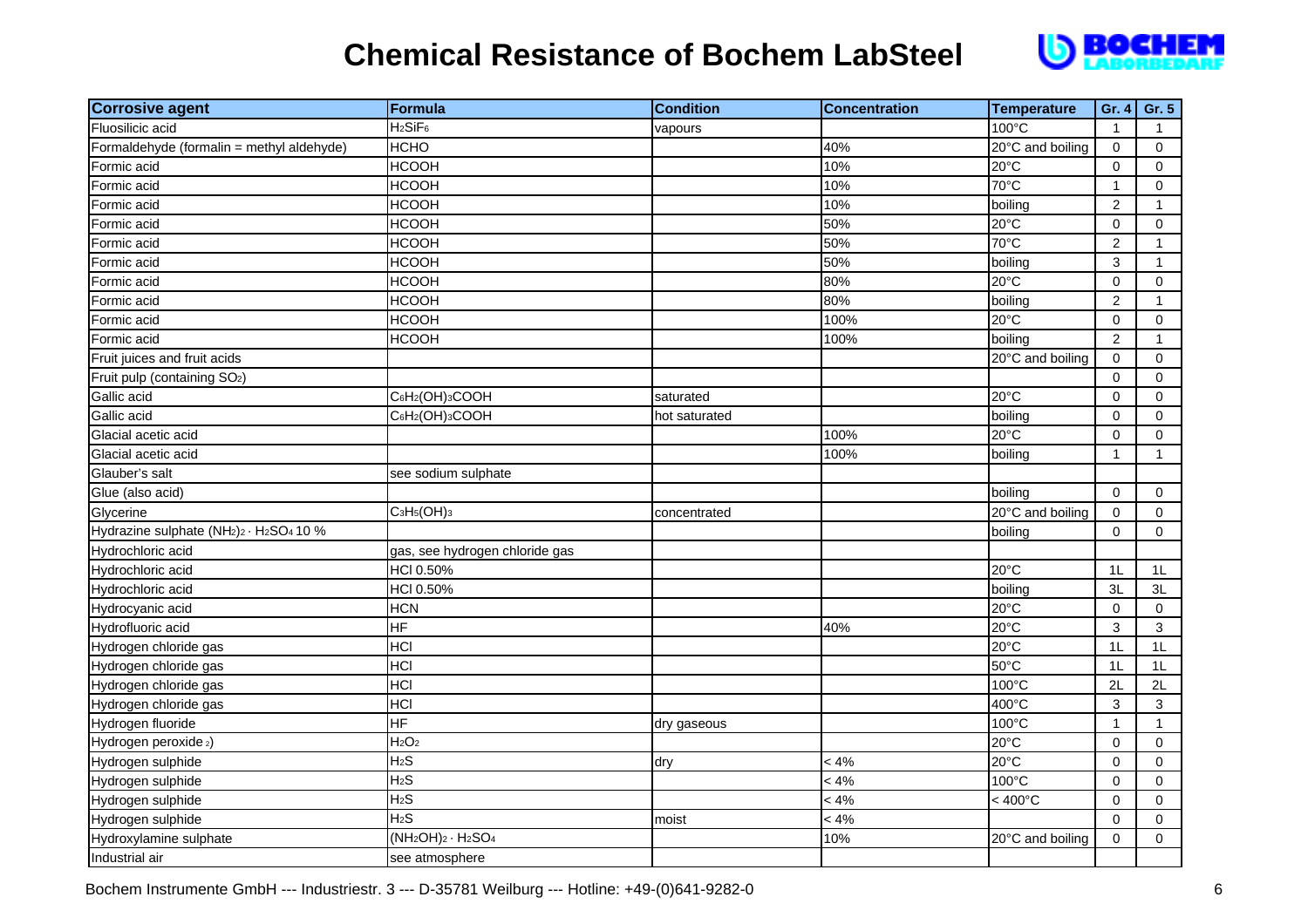# **D**BOCHEM

| <b>Corrosive agent</b>                            | <b>Formula</b>                                              | <b>Condition</b>       | <b>Concentration</b> | <b>Temperature</b> | Gr. 4               | Gr. 5        |
|---------------------------------------------------|-------------------------------------------------------------|------------------------|----------------------|--------------------|---------------------|--------------|
| Ink                                               | see iron gallate ink                                        |                        |                      |                    |                     |              |
| lodine                                            | J2                                                          | dry                    |                      | 20°C               | $\mathbf 0$         | $\mathbf 0$  |
| lodine                                            | J <sub>2</sub>                                              | moist                  |                      | $20^{\circ}$ C     | 1L                  | 1L           |
| lodoform 3)                                       | CHI <sub>3</sub>                                            | vapour                 |                      | 20°C and 60°C      | 0                   | $\mathbf 0$  |
| Iron gallate ink 4)                               |                                                             |                        |                      | 20°C               | 0L                  | $\mathbf 0$  |
| Iron phosphate 5)                                 |                                                             |                        |                      | 98°C               | $\mathbf 0$         | $\Omega$     |
| Lactic acid                                       | CH <sub>3</sub> CH(OH)COOH                                  |                        | 2%                   | 20°C               | $\mathbf 0$         | $\mathbf 0$  |
| Lactic acid                                       | CH <sub>3</sub> CH(OH)COOH                                  |                        | 2%                   | boiling            | $\mathbf 0$         | $\mathbf 0$  |
| Lactic acid                                       | CH <sub>3</sub> CH(OH)COOH                                  |                        | 10%                  | 20°C               | 0                   | $\mathbf 0$  |
| Lactic acid                                       | CH <sub>3</sub> CH(OH)COOH                                  |                        | 10%                  | boiling            | $\overline{1}$      | $\mathsf{O}$ |
| Lactic acid                                       | CH <sub>3</sub> CH(OH)COOH                                  |                        | 80%                  | 20°C               | 0                   | 0            |
| Lactic acid                                       | CH <sub>3</sub> CH(OH)COOH                                  |                        | 80%                  | boiling            | $\overline{c}$      | $\mathbf{1}$ |
| Lactic acid                                       | CH <sub>3</sub> CH(OH)COOH                                  |                        | concentrated         | 20°C               | $\mathsf{O}\xspace$ | $\mathbf 0$  |
| Lactic acid                                       | CH <sub>3</sub> CH(OH)COOH                                  |                        | concentrated         | boiling            | $\overline{c}$      | 1            |
| Lead $_1$ )                                       | Pb                                                          | molten                 |                      | 600°C              | $\overline{1}$      |              |
| Lead acetate (sugar of lead)                      | Pb(CH <sub>3</sub> COO) <sub>2</sub> · 3H <sub>2</sub> O    |                        | all concentrations   | 20°C               | $\mathbf 0$         | $\mathbf 0$  |
| Lead acetate (sugar of lead)                      | $Pb$ (CH <sub>3</sub> COO) <sub>2</sub> · 3H <sub>2</sub> O |                        | all concentrations   | boiling            | $\pmb{0}$           | $\mathsf{O}$ |
| Lead nitrate                                      | Pb(NO <sub>3</sub> ) <sub>2</sub>                           |                        |                      | $20^{\circ}$ C     | 0                   | $\mathbf 0$  |
| Lemon juice                                       |                                                             |                        |                      | 20°C               | 0                   | $\mathbf 0$  |
| Linseed oil (+3% H <sub>2</sub> SO <sub>4</sub> ) |                                                             |                        |                      | 20°C               | $\mathbf 0$         | $\Omega$     |
| Linseed oil (+3% H <sub>2</sub> SO <sub>4</sub> ) |                                                             |                        |                      | 200°C              | $\mathbf 0$         | $\Omega$     |
| Liqueurs                                          |                                                             |                        |                      |                    | $\mathbf 0$         | $\mathbf 0$  |
| Lubricating oils                                  | see oil                                                     |                        |                      |                    |                     |              |
| Lysoform                                          |                                                             |                        |                      | boiling            | $\mathbf 0$         | $\mathbf 0$  |
| Lysol                                             |                                                             |                        |                      | boiling            | $\mathbf 0$         | $\mathbf 0$  |
| Magnesium carbonate                               | MgCO <sub>3</sub>                                           |                        | all concentrations   | 20°C               | 0                   | $\mathbf 0$  |
| Magnesium chloride                                | $MgCl2 \cdot 6H2O$                                          |                        | 10%                  | 20°C               | OL                  | 0L           |
| Magnesium chloride                                | MgCl <sub>2</sub> · 6H <sub>2</sub> O                       |                        | 30%                  | 20°C               | OL                  | OL           |
| Magnesium sulphate (Epsom salts)                  | $MgSO4 \cdot 7H2O$                                          | cold saturated         |                      | 20°C               | 0                   | $\mathbf 0$  |
| Magnesium sulphate (Epsom salts)                  | $MgSO4 \cdot 7H2O$                                          | cold and hot saturated |                      | boiling            | $\mathbf 0$         | $\mathbf 0$  |
| Maleic acid                                       | (CHCOOH) <sub>2</sub>                                       |                        | 50%                  | 100°C              | $\pmb{0}$           | $\mathbf 0$  |
| Malic acid                                        | COOHCH2CHOHCOOH                                             |                        | up to 50%            | 20°C               | $\mathbf 0$         | $\mathbf 0$  |
| Malic acid                                        | COOHCH2CHOHCOOH                                             |                        | up to 50%            | 60°C               | $\mathbf 0$         | $\mathbf 0$  |
| Malic acid                                        | COOHCH2CHOHCOOH                                             |                        | up to 50%            | 100°C              | $\mathbf{1}$        | $\mathbf 0$  |
| Manganese chloride                                | $MnCl2 \cdot 4H2O$                                          |                        | 10%                  | boiling            | OL                  | OL           |
| Manganese chloride                                | $MnCl2 \cdot 4H2O$                                          |                        | 50%                  | boiling            | 0                   | 0L           |
| Manganese sulphate                                | $MnSO4 \cdot 7H2O$                                          |                        |                      | 20°C               | 0                   | $\mathbf 0$  |
| Meat                                              |                                                             |                        |                      |                    | 0                   | $\mathbf 0$  |
| Mercuric acetate                                  | Hg(CH <sub>3</sub> COO) <sub>2</sub>                        | cold saturated         |                      | 20°C               | 0                   | $\mathsf{O}$ |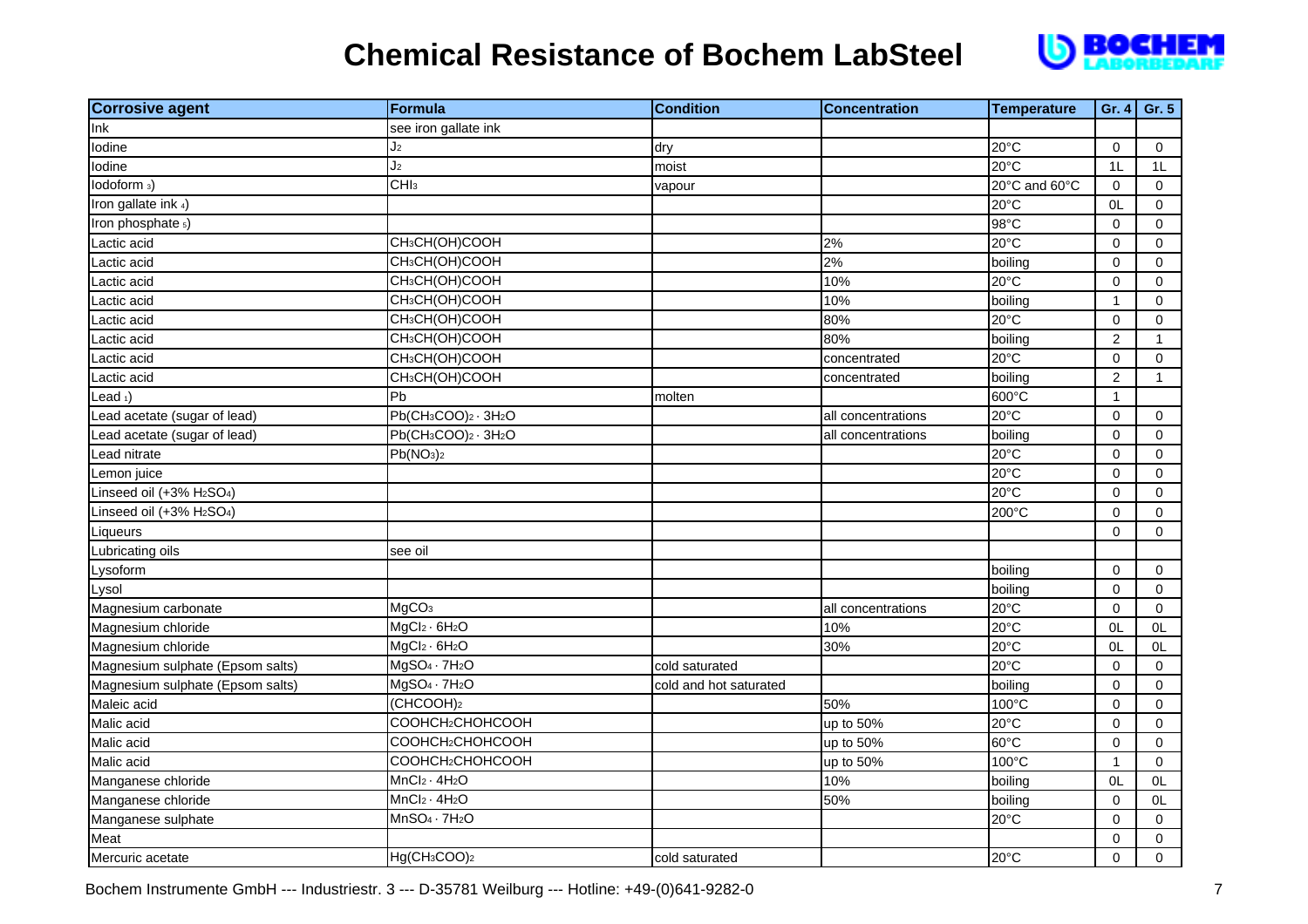

| <b>Corrosive agent</b>        | Formula                               | <b>Condition</b> | <b>Concentration</b>                                      | Temperature      | Gr. $4$        | Gr. 5          |
|-------------------------------|---------------------------------------|------------------|-----------------------------------------------------------|------------------|----------------|----------------|
| Mercuric acetate              | Hg(CH <sub>3</sub> COO) <sub>2</sub>  | hot saturated    |                                                           | boiling          | $\Omega$       | $\Omega$       |
| Mercuric chloride             | HgCl2 (sublimate)                     |                  | 0.10%                                                     | $20^{\circ}$ C   | OL             | 0L             |
| Mercuric chloride             | HgCl2 (sublimate)                     |                  | 0.10%                                                     | boiling          | 1L             | 0L             |
| Mercuric chloride             | HgCl2 (sublimate)                     |                  | 0.70%                                                     | 20°C             | 1L             | 1L             |
| Mercuric chloride             | HgCl2 (sublimate)                     |                  | 0.70%                                                     | boiling          | 2L             | 2L             |
| Mercurous nitrate             | $(HgNO3)2 \cdot 2H2O$                 |                  | all concentrations                                        | boiling          | $\mathbf 0$    | $\mathbf 0$    |
| Mercury                       | Hg                                    |                  |                                                           | 20°C and 50 °C   | $\mathbf 0$    | $\mathbf 0$    |
| Mercury cyanide               | Hg(CN) <sub>2</sub>                   |                  | all concentrations                                        | $20^{\circ}$ C   | $\Omega$       | $\Omega$       |
| Methyl alcohol                | CH <sub>3</sub> OH                    |                  | all concentrations                                        | 20°C and 65 °C   | $\Omega$       | $\Omega$       |
| Methyl aldehyde               | see formaldehyde                      |                  |                                                           |                  |                |                |
| Methyl chloride 2)            | CH <sub>3</sub> CI                    | anhydrous        |                                                           | boiling          | $\mathbf 0$    | $\overline{0}$ |
| Methylene chloride 2)         | CH <sub>2</sub> Cl <sub>2</sub>       | anhydrous        |                                                           | boiling          | $\mathbf 0$    | $\mathbf 0$    |
| <b>Milk</b>                   |                                       | fresh            |                                                           | up to 70°C       | $\mathbf 0$    | $\mathbf 0$    |
| Milk                          |                                       | sour             |                                                           | up to 70°C       | $\mathbf 0$    | $\Omega$       |
| Milk of lime                  | see calcium hydroxide                 |                  |                                                           |                  |                |                |
| Mixed acids (nitrating acids) |                                       |                  | 50% H <sub>2</sub> SO <sub>4</sub> + 50% HNO <sub>3</sub> | 50°C             | $\mathbf 0$    | $\mathbf 0$    |
| Mixed acids (nitrating acids) |                                       |                  | 50% H <sub>2</sub> SO <sub>4</sub> + 50% HNO <sub>3</sub> | 90°C             | $\mathbf{1}$   | $\mathbf{1}$   |
| Mixed acids (nitrating acids) |                                       |                  | 50% H <sub>2</sub> SO <sub>4</sub> + 50% HNO <sub>3</sub> | 120°C            | $\overline{2}$ | $\overline{2}$ |
| Mixed acids (nitrating acids) |                                       |                  | 75% H <sub>2</sub> SO <sub>4</sub> + 25% HNO <sub>3</sub> | 50°C             | $\mathbf{1}$   | $\mathbf 0$    |
| Mixed acids (nitrating acids) |                                       |                  | 75% H <sub>2</sub> SO <sub>4</sub> + 25% HNO <sub>3</sub> | 90°C             | $\mathbf{1}$   | $\mathbf{1}$   |
| Mixed acids (nitrating acids) |                                       |                  | 75% H <sub>2</sub> SO <sub>4</sub> + 25% HNO <sub>3</sub> | 157°C            | 3              | 3              |
| Mixed acids (nitrating acids) |                                       |                  | 20% H <sub>2</sub> SO <sub>4</sub> + 15% HNO <sub>3</sub> | 50°C             | $\mathbf 0$    | $\Omega$       |
| Mixed acids (nitrating acids) |                                       |                  | 20% H <sub>2</sub> SO <sub>4</sub> + 15% HNO <sub>3</sub> | 80°C             | $\mathbf{1}$   | 0              |
| Mixed acids (nitrating acids) |                                       |                  | 70% H <sub>2</sub> SO <sub>4</sub> + 10% HNO <sub>3</sub> | 50°C             | $\Omega$       | $\Omega$       |
| Mixed acids (nitrating acids) |                                       |                  | 70% H <sub>2</sub> SO <sub>4</sub> + 10% HNO <sub>3</sub> | 90°C             | $\mathbf{1}$   | $\mathbf 0$    |
| Mixed acids (nitrating acids) |                                       |                  | 70% H <sub>2</sub> SO <sub>4</sub> + 10% HNO <sub>3</sub> | 168°C            | 3              | 3              |
| Mixed acids (nitrating acids) |                                       |                  | 30% H <sub>2</sub> SO <sub>4</sub> + 5% HNO <sub>3</sub>  | 90°C             | $\mathbf 0$    | 0              |
| Mixed acids (nitrating acids) |                                       |                  | 30% H <sub>2</sub> SO <sub>4</sub> + 5% HNO <sub>3</sub>  | 110°C            | $\mathbf{1}$   | $\mathbf 0$    |
| Mixed acids (nitrating acids) |                                       |                  | 15% H <sub>2</sub> SO <sub>4</sub> + 5% HNO <sub>3</sub>  | 134°C            | $\mathbf{1}$   | $\mathbf{1}$   |
| Mixed acids (nitrating acids) |                                       |                  | 2% H <sub>2</sub> SO <sub>4</sub> +1% HNO <sub>3</sub>    | boiling          | $\overline{2}$ | $\Omega$       |
| Monochloracetic acid          | CH <sub>2</sub> CICOOH 50%            |                  |                                                           | $20^{\circ}$ C   | 1L             | 1L             |
| Mustard                       |                                       |                  |                                                           | 20°C             | OL             | OL             |
| Nickel chloride               | NiCl <sub>2</sub> - 6H <sub>2</sub> O | cold saturated   |                                                           | 20°C             | 1L             | 1L             |
| Nickel nitrate                | $Ni(NO3)2 · 6H2O$                     | cold saturated   |                                                           | 20°C             | $\mathbf 0$    | $\mathbf 0$    |
| Nickel sulphate               | NiSO <sub>4</sub> - 7H <sub>2</sub> O | cold saturated   |                                                           | 20°C and boiling | $\mathbf 0$    | $\Omega$       |
| Nitrating acid                | see mixed acids                       |                  |                                                           |                  |                |                |
| Nitric acid                   | HNO <sub>3</sub>                      |                  | 7%                                                        | $20^{\circ}$ C   | $\mathbf 0$    | $\mathbf 0$    |
| Nitric acid                   | HNO <sub>3</sub>                      |                  | 7%                                                        | boiling          | $\mathbf 0$    | 0              |
| Nitric acid                   | HNO <sub>3</sub>                      |                  | 10%                                                       | 20°C             | $\mathbf 0$    | $\Omega$       |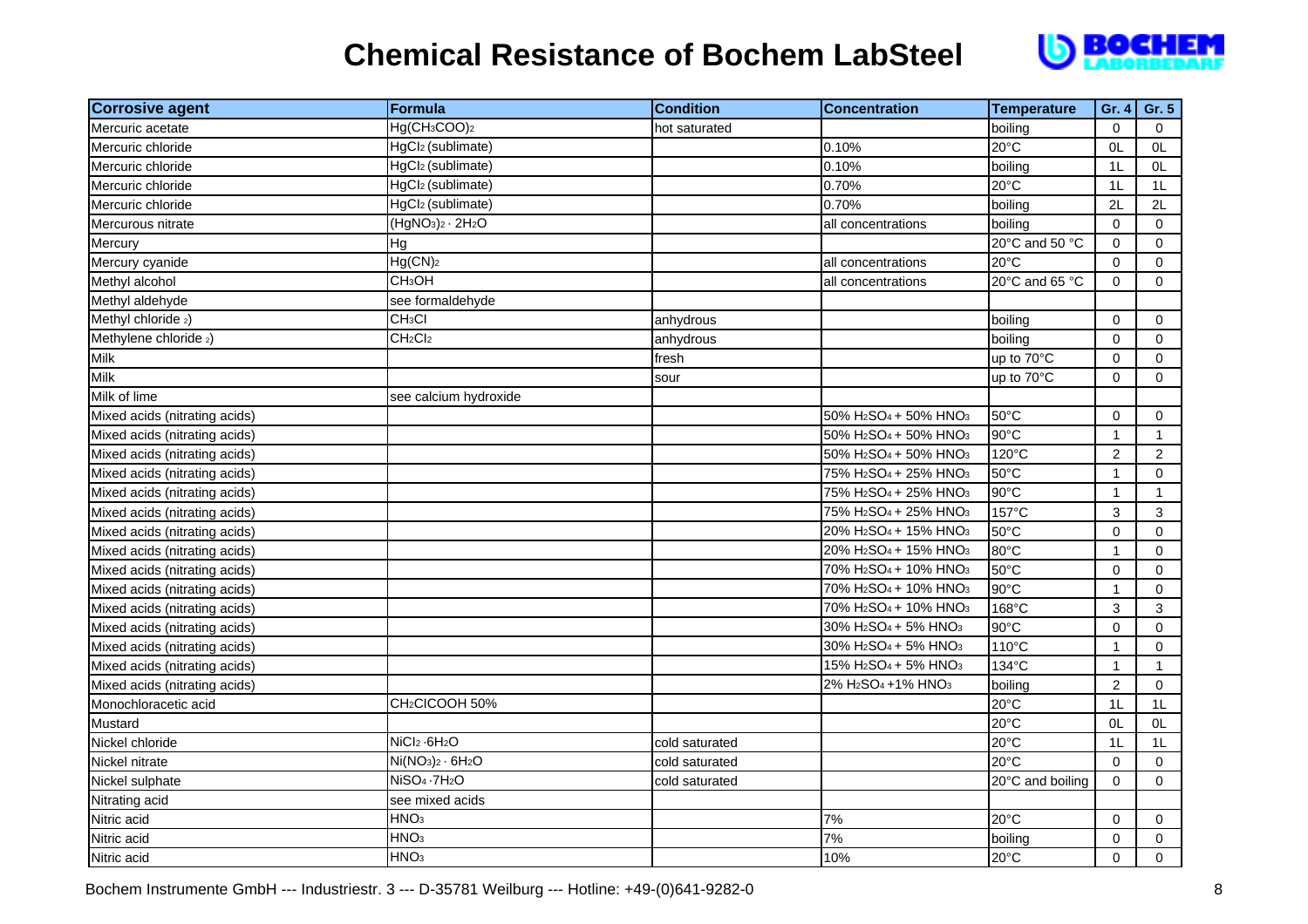

| <b>Corrosive agent</b>                                    | <b>Formula</b>                                                             | <b>Condition</b>          | <b>Concentration</b>      | <b>Temperature</b> | Gr. 4          | Gr. 5          |
|-----------------------------------------------------------|----------------------------------------------------------------------------|---------------------------|---------------------------|--------------------|----------------|----------------|
| Nitric acid                                               | HNO <sub>3</sub>                                                           |                           | 10%                       | boiling            | $\mathbf 0$    | $\Omega$       |
| Nitric acid                                               | HNO <sub>3</sub>                                                           |                           | 25%                       | $20^{\circ}$ C     | $\mathbf 0$    | $\mathbf 0$    |
| Nitric acid                                               | HNO <sub>3</sub>                                                           |                           | 25%                       | boiling            | $\mathbf 0$    | $\Omega$       |
| Nitric acid                                               | HNO <sub>3</sub>                                                           |                           | 37%                       | 20°C               | $\mathbf 0$    | 0              |
| Nitric acid                                               | HNO <sub>3</sub>                                                           |                           | 37%                       | boiling            | $\mathbf 0$    | 0              |
| Nitric acid                                               | HNO <sub>3</sub>                                                           |                           | 50%                       | $20^{\circ}$ C     | $\mathbf 0$    | 0              |
| Nitric acid                                               | HNO <sub>3</sub>                                                           |                           | 50%                       | boiling            | $\mathbf{1}$   | 1              |
| Nitric acid                                               | HNO <sub>3</sub>                                                           |                           | 66%                       | 20°C               | $\mathbf 0$    | 0              |
| Nitric acid                                               | HNO <sub>3</sub>                                                           |                           | 66%                       | boiling            | $\mathbf{1}$   | $\mathbf{1}$   |
| Nitric acid                                               | HNO <sub>3</sub>                                                           |                           | 99% (high concentration)  | 20°C               | $\mathbf{1}$   | $\overline{c}$ |
| Nitric acid                                               | HNO <sub>3</sub>                                                           |                           | 99% (high concentration)  | boiling            | 2              | $\overline{2}$ |
| Nitrosylsulphuric acid<br>60° Bé with 4 -5% nitro content |                                                                            |                           |                           | 20°C               | 0              | 0              |
| Nitrosylsulphuric acid<br>60° Bé with 4 -5% nitro content |                                                                            |                           |                           | 75°C               |                | 1              |
| Nitrous acid                                              | HNO <sub>2</sub>                                                           |                           | concentrated              | $20^{\circ}$ C     | $\mathbf 0$    | 0              |
| Novocain                                                  |                                                                            |                           |                           | 20°C               | $\mathbf 0$    | 0              |
| Oil (lubricating oil)                                     |                                                                            |                           |                           | 20°C and boiling   | $\mathbf 0$    | 0              |
| Oil (vegetable oil)                                       |                                                                            |                           |                           | 20°C and boiling   | $\mathbf 0$    | $\Omega$       |
| Oleic acid                                                | see fatty acids                                                            |                           |                           |                    |                |                |
| Oxalic acid                                               | $(COOH)2 \cdot 2H2O$                                                       |                           | 5%                        | 20°C               | $\mathbf 0$    | $\mathbf 0$    |
| Oxalic acid                                               | $(COOH)2 \cdot 2H2O$                                                       |                           | 5%                        | boiling            | $\mathbf{1}$   | $\mathbf{1}$   |
| Oxalic acid                                               | $(COOH)2 \cdot 2H2O$                                                       |                           | 10%                       | 20°C               | $\mathbf{1}$   | $\mathbf 0$    |
| Oxalic acid                                               | $(COOH)2 \cdot 2H2O$                                                       |                           | 10%                       | boiling            | $\overline{2}$ | $\overline{2}$ |
| Oxalic acid                                               | $(COOH)2 \cdot 2H2O$                                                       |                           | 25%                       | boiling            | $\overline{2}$ | $\overline{2}$ |
| Oxalic acid                                               | $(COOH)2 \cdot 2H2O$                                                       |                           | 50%                       | boiling            | $\overline{2}$ | $\overline{2}$ |
| P-toluene sulfonchloramide sodium (chloramin T)           | CH <sub>3</sub> C6H <sub>4</sub> SO <sub>2</sub> NCINa · 3H <sub>2</sub> O | cold saturated            |                           | 20°C               | 1L             | 0L             |
| P-toluene sulfonchloramide sodium(chloramin T)            | CH <sub>3</sub> C6H <sub>4</sub> SO <sub>2</sub> NCINa · 3H <sub>2</sub> O | cold and hot concentrated |                           | boiling            | 1L             | 0L             |
| Paraffin                                                  |                                                                            |                           |                           | 20°C and molten    | $\mathbf 0$    | $\mathbf 0$    |
| Persil                                                    |                                                                            |                           |                           | 20°C and boiling   | $\mathbf 0$    | 0              |
| Petrol                                                    |                                                                            |                           | all concentrations        | 20°C               | $\mathbf 0$    | $\mathbf 0$    |
| Petroleum                                                 |                                                                            |                           |                           | 20°C and boiling   | $\mathbf 0$    | $\overline{0}$ |
| Petroleum ether                                           |                                                                            |                           |                           |                    | $\mathbf 0$    | 0              |
| Phenol (carbolic acid)                                    | C <sub>6</sub> H <sub>5</sub> OH                                           |                           | pure                      | boiling            | $\mathbf{1}$   | 0              |
| Phenol (carbolic acid)                                    | C <sub>6</sub> H <sub>5</sub> OH                                           |                           | with 10% H <sub>2</sub> O | boiling            | $\mathbf{1}$   | 0              |
| Phenol (carbolic acid)                                    | C <sub>6</sub> H <sub>5</sub> OH                                           |                           | raw 90% phenol            | boiling            | $\mathbf{1}$   | $\mathbf 0$    |
| Phosphate detergents                                      |                                                                            |                           |                           | 95°C               | $\mathbf 0$    | $\mathbf 0$    |
| Phosphoric acid                                           | H <sub>3</sub> PO <sub>4</sub> chem. pure                                  |                           | 1%                        | $20^{\circ}$ C     | 0              | 0              |
| Phosphoric acid                                           | H <sub>3</sub> PO <sub>4</sub> chem. pure                                  |                           | 1%                        | boiling            | $\mathbf 0$    | 0              |
| Phosphoric acid                                           | H <sub>3</sub> PO <sub>4</sub> chem. pure                                  |                           | 10%                       | 20°C               | $\mathbf 0$    | 0              |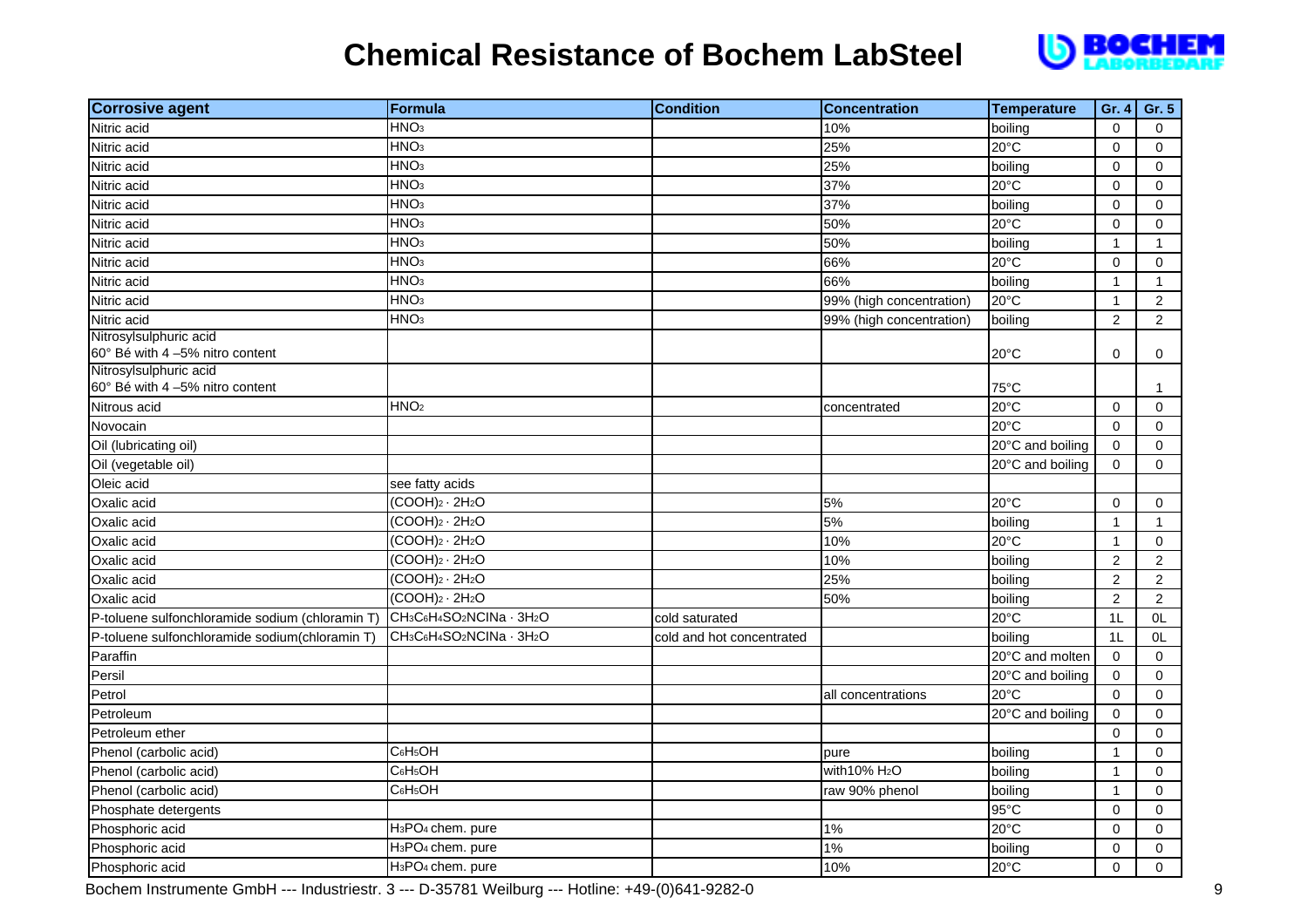

| <b>Corrosive agent</b>                                            | <b>Formula</b>                                          | <b>Condition</b>       | <b>Concentration</b> | <b>Temperature</b> | Gr. 4                | Gr. 5          |
|-------------------------------------------------------------------|---------------------------------------------------------|------------------------|----------------------|--------------------|----------------------|----------------|
| Phosphoric acid                                                   | H <sub>3</sub> PO <sub>4</sub> chem. pure               |                        | 10%                  | boiling            | $\mathbf 0$          | $\Omega$       |
| Phosphoric acid                                                   | H <sub>3</sub> PO <sub>4</sub> chem. pure               |                        | 45%                  | $20^{\circ}$ C     | $\Omega$             | $\Omega$       |
| Phosphoric acid                                                   | $\overline{H_3}PO_4$ chem. pure                         |                        | 45%                  | boiling            | $\overline{2}$       | $\mathbf{1}$   |
| Phosphoric acid                                                   | H <sub>3</sub> PO <sub>4</sub> chem. pure               |                        | 60%                  | 20°C               | $\Omega$             | $\Omega$       |
| Phosphoric acid                                                   | H <sub>3</sub> PO <sub>4</sub> chem. pure               |                        | 60%                  | boiling            | $\overline{2}$       | $\mathbf{1}$   |
| Phosphoric acid                                                   | H <sub>3</sub> PO <sub>4</sub> chem. pure               |                        | 70%                  | 20°C               | 0                    | 0              |
| Phosphoric acid                                                   | $\overline{H_3}$ PO <sub>4</sub> chem. pure             |                        | 70%                  | boiling            | $\overline{2}$       | $\overline{2}$ |
| Phosphoric acid                                                   | H <sub>3</sub> PO <sub>4</sub> chem. pure               |                        | 80%                  | $20^{\circ}$ C     | $\mathbf{1}$         | $\mathbf 0$    |
| Phosphoric acid                                                   | H <sub>3</sub> PO <sub>4</sub> chem. pure               |                        | 80%                  | boiling            | 3                    | $\overline{2}$ |
| Phosphoric acid                                                   | H <sub>3</sub> PO <sub>4</sub> chem. pure               |                        | concentrated         | $20^{\circ}$ C     | $\mathbf{1}$         | $\mathbf 0$    |
| Phosphoric acid                                                   | H <sub>3</sub> PO <sub>4</sub> chem. pure               |                        | concentrated         | boiling            | 3                    | 3              |
| Phosphoric acid anhydride<br>(phosphorus pentoxide, dry or moist) | P <sub>2</sub> O <sub>5</sub>                           |                        |                      | 20°C               | $\blacktriangleleft$ | 0              |
| Photographic developer<br>(Agfa-glycine developer)                |                                                         |                        |                      | $20^{\circ}$ C     | 0                    | 0              |
| Photographic fixing bath 1)                                       |                                                         |                        |                      | 20°C               | 0L                   | 0L             |
| Pickling liquid                                                   |                                                         |                        |                      | 20°C               | 0L                   | 0L             |
| Picric acid                                                       | $C_6H_2(NO_2)_3OH$                                      |                        | all concentrations   | $20^{\circ}$ C     | $\mathbf 0$          | $\Omega$       |
| Pink salt                                                         | see ammonium hexachlorostannate                         |                        |                      |                    |                      |                |
| Potash                                                            | see potassium carbonate                                 |                        |                      |                    |                      |                |
| Potassium acetate                                                 | CH <sub>3</sub> COOK                                    | molten                 |                      |                    | $\Omega$             | $\Omega$       |
| Potassium aluminium sulphate (alum)                               | KAI(SO <sub>4</sub> ) <sub>2</sub> - 12H <sub>2</sub> O |                        | 10%                  | 20°C               | $\mathbf 0$          | $\Omega$       |
| Potassium aluminium sulphate (alum)                               | KAI(SO <sub>4</sub> ) <sub>2</sub> - 12H <sub>2</sub> O |                        | 10%                  | boiling            | $\mathbf{1}$         | $\Omega$       |
| Potassium aluminium sulphate (alum)                               | KAI(SO <sub>4</sub> ) <sub>2</sub> - 12H <sub>2</sub> O | cold saturated         |                      | 20°C               | $\mathbf 0$          | 0              |
| Potassium aluminium sulphate (alum)                               | KAI(SO <sub>4</sub> ) <sub>2</sub> - 12H <sub>2</sub> O | cold and hot saturated |                      | boiling            | $\mathbf{1}$         | $\overline{0}$ |
| Potassium bifluoride                                              | KHF <sub>2</sub>                                        | cold saturated         |                      | $20^{\circ}$ C     | 0                    | $\Omega$       |
| Potassium bisulphate                                              | KHSO <sub>4</sub>                                       |                        | 2%                   | 90°C               | 3                    | $\overline{2}$ |
| Potassium bisulphate                                              | KHSO <sub>4</sub>                                       |                        | 5%                   | 20°C               | $\mathbf{1}$         | 0              |
| Potassium bisulphate                                              | KHSO <sub>4</sub>                                       |                        | 5%                   | $90^{\circ}$ C     | 3                    | $\overline{2}$ |
| Potassium bisulphate                                              | KHSO <sub>4</sub>                                       |                        | 15%                  | $90^{\circ}$ C     | 3                    | $\overline{2}$ |
| Potassium bitartrate (tartar)                                     | KHC <sub>4</sub> H <sub>4</sub> O <sub>6</sub>          | cold saturated         |                      | cold               | $\mathbf 0$          | $\mathbf 0$    |
| Potassium bitartrate (tartar)                                     | KHC <sub>4</sub> H <sub>4</sub> O <sub>6</sub>          | cold and hot saturated |                      | boiling            | $\overline{2}$       | $\mathbf{1}$   |
| Potassium bromide                                                 | <b>KBr</b>                                              |                        |                      | $20^{\circ}$ C     | OL                   | 0L             |
| Potassium carbonate (potash)                                      | K <sub>2</sub> CO <sub>3</sub>                          | cold saturated         |                      | 20°C               | $\mathbf 0$          | $\Omega$       |
| Potassium carbonate (potash)                                      | K <sub>2</sub> CO <sub>3</sub>                          | cold and hot saturated |                      | boiling            | $\mathbf 0$          | $\mathbf 0$    |
| Potassium chlorate                                                | KCIO <sub>3</sub>                                       | hot saturated          |                      | boiling            | $\Omega$             | $\Omega$       |
| Potassium chloride                                                | KCI                                                     |                        |                      | 20°C               | 0L                   | 0L             |
| Potassium chloride                                                | KCI                                                     | cold and hot saturated |                      | boiling            | 0L                   | 0L             |
| Potassium chrome sulphate (chrome alum)                           | KCr(SO <sub>4</sub> ) <sub>2</sub> - 12H <sub>2</sub> O | cold saturated         |                      | 20°C               | $\mathbf 0$          | $\mathbf 0$    |
| Potassium chrome sulphate (chrome alum)                           | KCr(SO <sub>4</sub> ) <sub>2</sub> - 12H <sub>2</sub> O | cold and hot saturated |                      | boiling            | 3                    | 3              |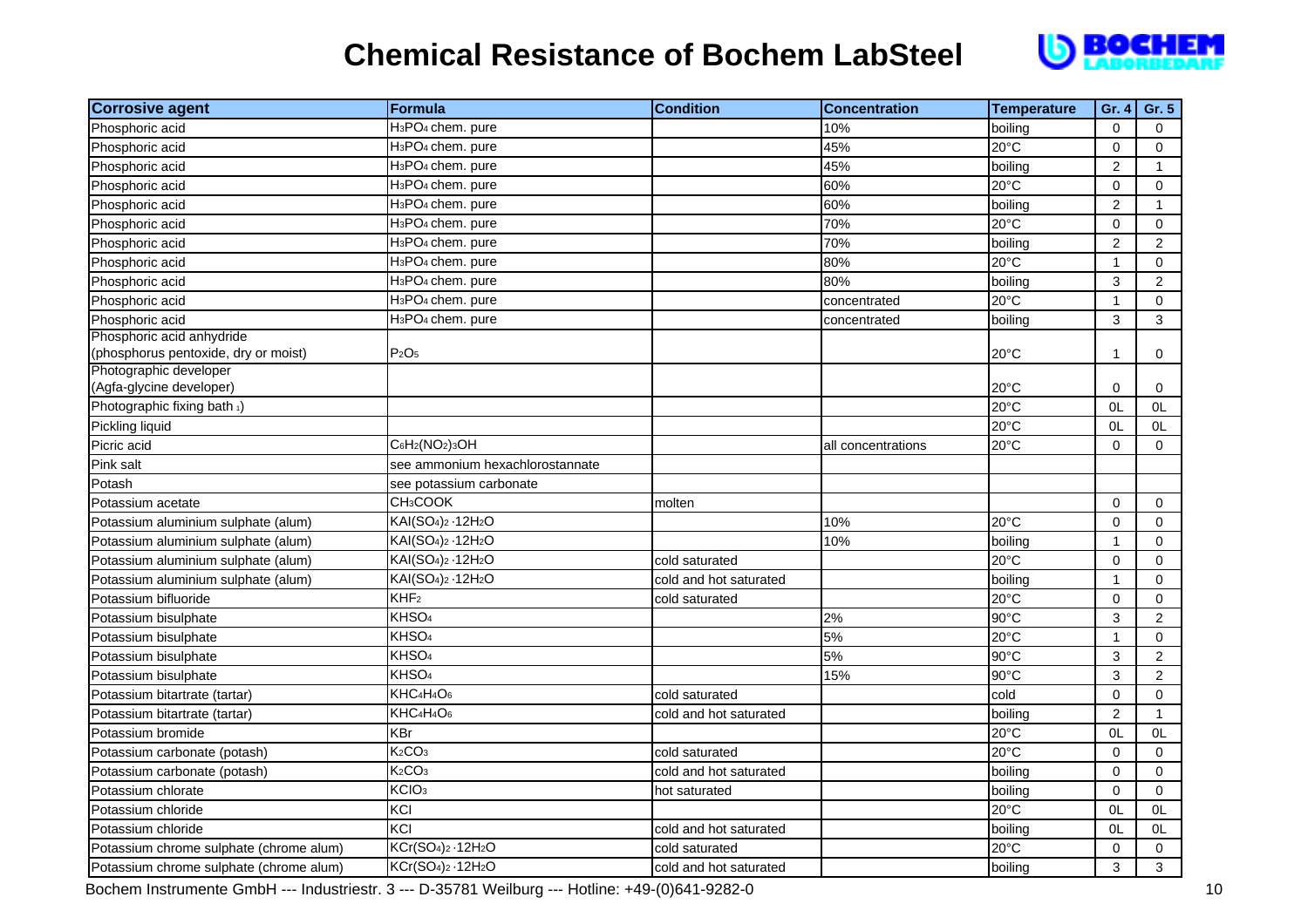

| <b>Corrosive agent</b>                        | <b>Formula</b>                                                                     | <b>Condition</b>       | <b>Concentration</b>      | <b>Temperature</b> | Gr. 4        | Gr. 5        |
|-----------------------------------------------|------------------------------------------------------------------------------------|------------------------|---------------------------|--------------------|--------------|--------------|
| Potassium cyanate                             | KOCN                                                                               |                        |                           | $20^{\circ}$ C     | $\mathbf 0$  | $\Omega$     |
| Potassium cyanide                             | <b>KCN</b>                                                                         |                        | 5%                        | $20^{\circ}$ C     | $\pmb{0}$    | $\Omega$     |
| Potassium dichromate                          | K <sub>2</sub> Cr <sub>2</sub> O <sub>7</sub>                                      |                        | 25%                       | 20°C               | $\mathbf 0$  | $\mathbf 0$  |
| Potassium dichromate                          | K <sub>2</sub> Cr <sub>2</sub> O <sub>7</sub>                                      |                        | 25%                       | boiling            | $\pmb{0}$    | 0            |
| Potassium ferricyanide                        | K <sub>3</sub> [Fe(CN) <sub>6</sub> ]                                              | cold saturated         |                           | $20^{\circ}$ C     | $\mathbf 0$  | $\mathbf 0$  |
| Potassium ferricyanide                        | K <sub>3</sub> [Fe(CN) <sub>6</sub> ]                                              | hot saturated          |                           | boiling            | $\Omega$     | $\Omega$     |
| Potassium ferrocyanide                        | $K_4[Fe(CN)_6] \cdot 3H_2O$                                                        | cold and hot saturated |                           | 20°C and boiling   | $\Omega$     | $\Omega$     |
| Potassium hydroxide (caustic potash solution) | <b>KOH</b>                                                                         |                        | 20%                       | 20°C               | $\mathbf 0$  | $\mathbf 0$  |
| Potassium hydroxide (caustic potash solution) | <b>KOH</b>                                                                         |                        | 20%                       | boiling            | $\mathbf 0$  | $\mathbf 0$  |
| Potassium hydroxide (caustic potash solution) | KOH                                                                                |                        | 50%                       | $20^{\circ}$ C     | $\mathbf 0$  | $\mathbf 0$  |
| Potassium hydroxide (caustic potash solution) | KOH                                                                                |                        | 50%                       | boiling            | $\mathbf 0$  | 0            |
| Potassium hydroxide (caustic potash solution) | KOH                                                                                | hot saturated          |                           | boiling            | $\mathbf 0$  | $\mathbf 0$  |
| Potassium hydroxide (caustic potash)          | KOH                                                                                | fused                  |                           | 360°C              | 3            | 3            |
| Potassium hypochlorite                        | KCIO                                                                               |                        | approx. 15% free chlorine | 20°C               | 2L           | 1L           |
| Potassium hypochlorite                        | KCIO                                                                               |                        |                           | 150°C              | 2L           | 1L           |
| Potassium iodide                              | ΚI                                                                                 | cold saturated         |                           | $20^{\circ}$ C     | $\mathbf 0$  | 0L           |
| Potassium nitrate (saltpetre)                 | KNO <sub>3</sub>                                                                   |                        | 25%                       | $20^{\circ}$ C     | $\mathbf 0$  | $\Omega$     |
| Potassium nitrate (saltpetre)                 | KNO <sub>3</sub>                                                                   |                        | 25%                       | boiling            | $\mathbf 0$  | $\Omega$     |
| Potassium nitrate (saltpetre)                 | KNO <sub>3</sub>                                                                   |                        | 50%                       | 20°C               | 0            | 0            |
| Potassium nitrate (saltpetre)                 | KNO <sub>3</sub>                                                                   |                        | 50%                       | boiling            | $\mathbf 0$  | $\mathbf 0$  |
| Potassium nitrate (saltpetre)                 | KNO <sub>3</sub>                                                                   | molten                 |                           | 550°C              | $\mathbf 0$  | $\mathbf 0$  |
| Potassium oxalate                             | $K_2C_2O_4 \cdot H_2O$                                                             |                        | all concentrations        | 20°C               | $\mathbf 0$  | 0            |
| Potassium oxalate                             | $K_2C_2O_4 \cdot H_2O$                                                             |                        | all concentrations        | boiling            | $\Omega$     | 0            |
| Potassium permanganate                        | KMnO <sub>4</sub>                                                                  |                        | all concentrations        | 20°C               | $\Omega$     | $\Omega$     |
| Potassium permanganate                        | KMnO <sub>4</sub>                                                                  |                        | all concentrations        | boiling            | $\mathbf{1}$ | 0            |
| Potassium sulphate                            | K <sub>2</sub> SO <sub>4</sub>                                                     | cold and hot saturated |                           | 20°C and boiling   | $\mathbf 0$  | $\mathbf 0$  |
| Precipitation bath                            | see spinning bath                                                                  |                        |                           |                    |              |              |
| Prussic acid                                  | see hydrocyanic acid                                                               |                        |                           |                    |              |              |
| Pulp                                          | see fruit pulp                                                                     |                        |                           |                    |              |              |
| Pyrogallic acid (pyrogallol)                  | $C_6H_3(OH)_3$                                                                     |                        | all concentrations        | 20°C               | 0            | 0            |
| Quinine sulphate                              |                                                                                    |                        |                           | 20°C               | $\mathbf 0$  | $\mathbf 0$  |
| Sal ammoniac                                  | see ammonium chloride                                                              |                        |                           |                    |              |              |
| Salicylic acid                                | HOC <sub>6</sub> H <sub>4</sub> COOH                                               |                        | all concentrations        | $20^{\circ}$ C     | $\mathbf 0$  | $\mathbf 0$  |
| Salt of hartshorn                             | NH <sub>4</sub> HCO <sub>3</sub> + (NH <sub>4</sub> ) <sub>2</sub> CO <sub>3</sub> | cold saturated         |                           | 20°C and boiling   | 0            | 0            |
| Salt/acid mixtures                            | 10% H <sub>2</sub> SO <sub>4</sub> +10% copper sulphate                            |                        |                           | boiling            | $\Omega$     | $\Omega$     |
| Salt/acid mixtures                            | 10% H <sub>2</sub> SO <sub>4</sub> + 2% ferrous sulphate                           |                        |                           | boiling            | $\mathbf{1}$ | $\mathbf{1}$ |
| Saltpetre                                     | see potassium nitrate/sodium nitrate                                               |                        |                           |                    |              |              |
| Sauerkraut liquor                             |                                                                                    |                        |                           | 20°C               | 2L           | 1L           |
| Schweinfurt green                             | Cu(CH <sub>3</sub> COO) <sub>2</sub> · 3Cu(AsO <sub>2</sub> ) <sub>2</sub>         |                        |                           | 20°C               | $\mathbf 0$  | $\mathbf 0$  |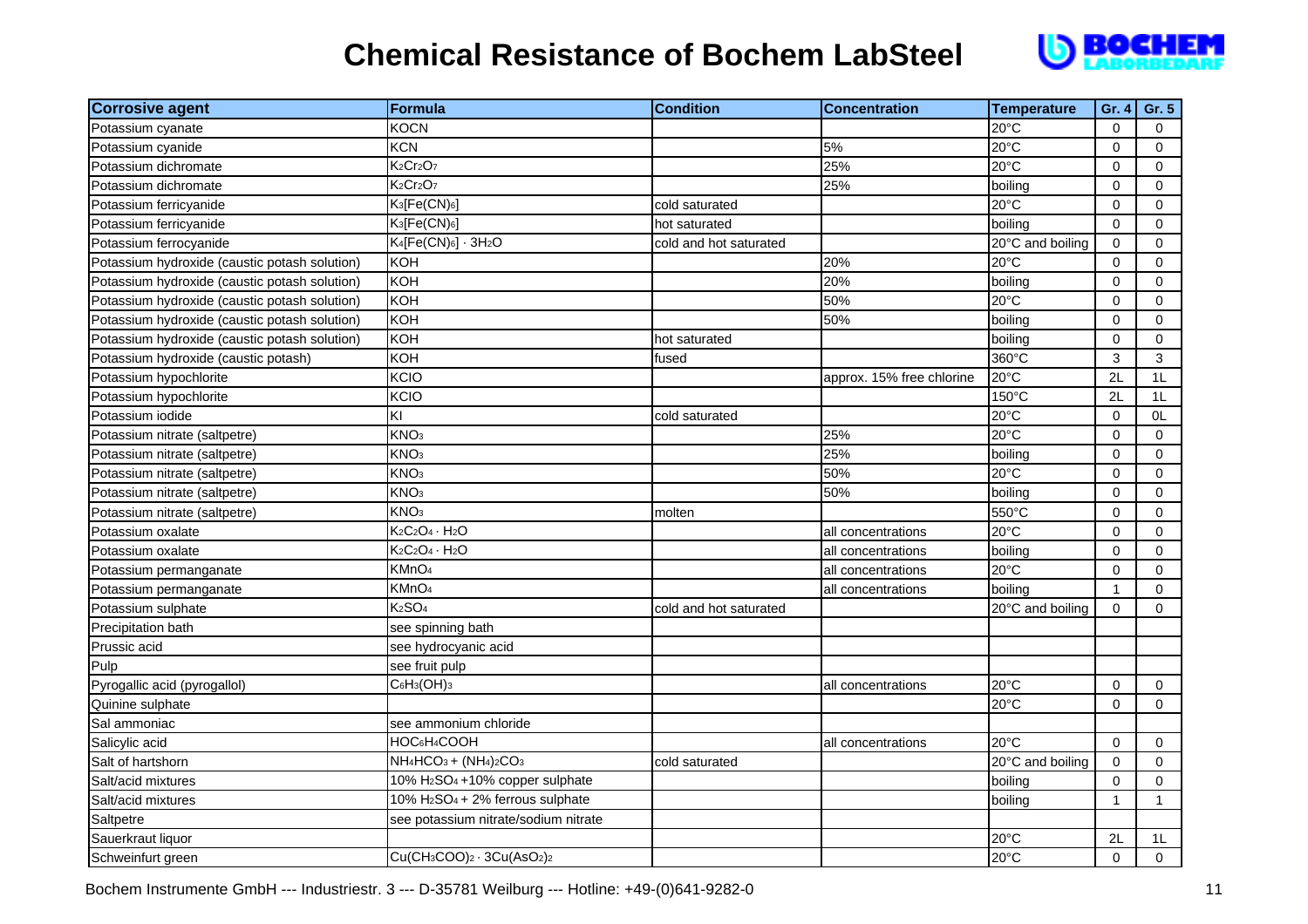

| <b>Corrosive agent</b>                   | <b>Formula</b>                                        | <b>Condition</b> | <b>Concentration</b>                    | <b>Temperature</b>   | Gr. 4          | Gr. 5               |
|------------------------------------------|-------------------------------------------------------|------------------|-----------------------------------------|----------------------|----------------|---------------------|
| Seawater <sub>1</sub> )                  |                                                       |                  |                                         | 20°C                 | 0L             | 0L                  |
| Seawater <sub>1</sub> )                  |                                                       |                  |                                         | boiling              | 2L             | 1L                  |
| Silver bromide                           | AgBr                                                  | saturated        |                                         | $20^{\circ}$ C       | 0L             | OL                  |
| Silver chloride                          | AgCl                                                  | saturated        |                                         |                      | 1 <sub>L</sub> | 1L                  |
| Silver nitrate                           | AgNO <sub>3</sub>                                     |                  | 10%                                     | boiling              | $\mathbf 0$    | $\mathbf 0$         |
| Silver nitrate                           | AgNO <sub>3</sub>                                     | fused            |                                         | 250°C                | $\mathbf 0$    | $\mathbf 0$         |
| Slaked lime                              | see calcium hydroxide                                 |                  |                                         |                      |                |                     |
| Soap                                     |                                                       |                  |                                         | $20^{\circ}$ C       | $\mathbf 0$    | $\mathsf{O}\xspace$ |
| Soda                                     | see sodium carbonate                                  |                  |                                         |                      |                |                     |
| Sodium acetate                           | CH <sub>3</sub> COONa · 3H <sub>2</sub> O             | saturated        |                                         | boiling              | $\mathbf 0$    | 0                   |
| Sodium bicarbonate                       | NaHCO <sub>3</sub>                                    |                  | all concentrations                      | 20°C                 | $\mathbf 0$    | $\mathbf 0$         |
| Sodium bisulphate                        | NaHSO <sub>4</sub> · H <sub>2</sub> O                 |                  | 10%                                     | boiling              | $\mathbf{1}$   | 0                   |
| Sodium bisulphite                        | NaHSO <sub>3</sub>                                    |                  | 50%                                     | boiling              | $\Omega$       | $\Omega$            |
| Sodium bromide                           | NaBr                                                  |                  | 20%                                     | 80°C                 |                |                     |
| Sodium carbonate (soda)                  | Na <sub>2</sub> CO <sub>3</sub> -10H <sub>2</sub> O   |                  | 10%                                     | boiling              | $\mathbf 0$    | $\mathbf 0$         |
| Sodium carbonate (soda)                  | Na2CO3 -10H2O                                         | fused            |                                         | $100^{\circ}$ C      | $\mathbf 0$    | $\mathbf 0$         |
| Sodium carbonate (soda)                  | Na <sub>2</sub> CO <sub>3</sub> -10H <sub>2</sub> O   | fused            |                                         | $900^{\circ}$ C      | 3              | 3                   |
| Sodium chlorate                          | NaCIO <sub>3</sub>                                    |                  | 30%                                     | 20°C and boiling     | $\mathbf 0$    | 0                   |
| Sodium chloride (table salt)             | NaCl                                                  | cold saturated   |                                         | 20°C                 | OL             | OL                  |
| Sodium chloride (table salt)             | <b>NaCl</b>                                           | hot saturated    |                                         | $100^{\circ}$ C      | 1 <sub>L</sub> | 1 <sub>L</sub>      |
| Sodium chlorite                          | NaCIO <sub>2</sub>                                    |                  | 5%                                      | 20°C                 | 2L             | 2L                  |
| Sodium chlorite                          | NaCIO <sub>2</sub>                                    |                  | 5%                                      | boiling              | 3              | $\overline{2}$      |
| Sodium fluoride                          | NaF                                                   |                  | 5%                                      | 20°C                 |                | 0                   |
| Sodium hydrogen phosphate                | Na <sub>2</sub> HPO <sub>4</sub> - 12H <sub>2</sub> O |                  |                                         | boiling              | $\Omega$       | $\Omega$            |
| Sodium hydroxide(caustic soda solution)  | NaOH                                                  |                  | 25%                                     | 20°C                 | $\mathbf 0$    | $\mathbf 0$         |
| Sodium hydroxide (caustic soda solution) | NaOH                                                  |                  | 25%                                     | boiling              | $\mathbf{1}$   | $\mathbf{1}$        |
| Sodium hydroxide (caustic soda solution) | NaOH                                                  |                  | 50%                                     | boiling              | $\mathbf{1}$   | $\mathbf{1}$        |
| Sodium hydroxide(caustic soda)           | NaOH                                                  | fused            |                                         | 320°C                | 3              | 3                   |
| Sodium hypochlorite (bleaching liquor)   | NaCIO                                                 |                  | 5%                                      | 20°C                 | 1L             | 1L                  |
| Sodium hypochlorite (bleaching liquor)   | NaCIO                                                 |                  | 5%                                      | boiling              | 1L             | 1L                  |
| Sodium nitrate (Chile saltpetre)         | NaNO <sub>3</sub>                                     |                  |                                         | 20°C                 | $\mathbf 0$    | $\mathbf 0$         |
| Sodium nitrate (Chile saltpetre)         | NaNO <sub>3</sub>                                     |                  |                                         | boiling              | $\mathbf 0$    | $\mathbf 0$         |
| Sodium nitrate (Chile saltpetre)         | NaNO <sub>3</sub>                                     | fused            |                                         | 360°C                | $\mathbf 0$    | $\mathbf 0$         |
| Sodium nitrite                           | NaNO <sub>2</sub>                                     | hot saturated    |                                         | boiling              | $\mathbf 0$    | 0                   |
| Sodium perborate                         | NaBO <sub>3</sub> · 4H <sub>2</sub> O                 | cold saturated   |                                         | 20°C                 | $\mathbf 0$    | $\Omega$            |
| Sodium perchlorate                       | NaCIO <sub>4</sub> · 4H <sub>2</sub> O                |                  | 10%                                     | boiling              | $\mathbf 0$    | $\Omega$            |
| Sodium peroxide (sodium superoxide)      | Na <sub>2</sub> O <sub>2</sub>                        |                  | 10%                                     | 20°C                 | $\mathbf 0$    | $\mathbf 0$         |
| Sodium peroxide (sodium superoxide)      | Na <sub>2</sub> O <sub>2</sub>                        |                  | 10%                                     | boiling              | $\mathbf 0$    | $\mathbf 0$         |
| Sodium peroxide (sodium superoxide)      | Na <sub>2</sub> O <sub>2</sub>                        |                  | 10 % stabilised with<br>sodium silicate | up to $80^{\circ}$ C | 0              | 0                   |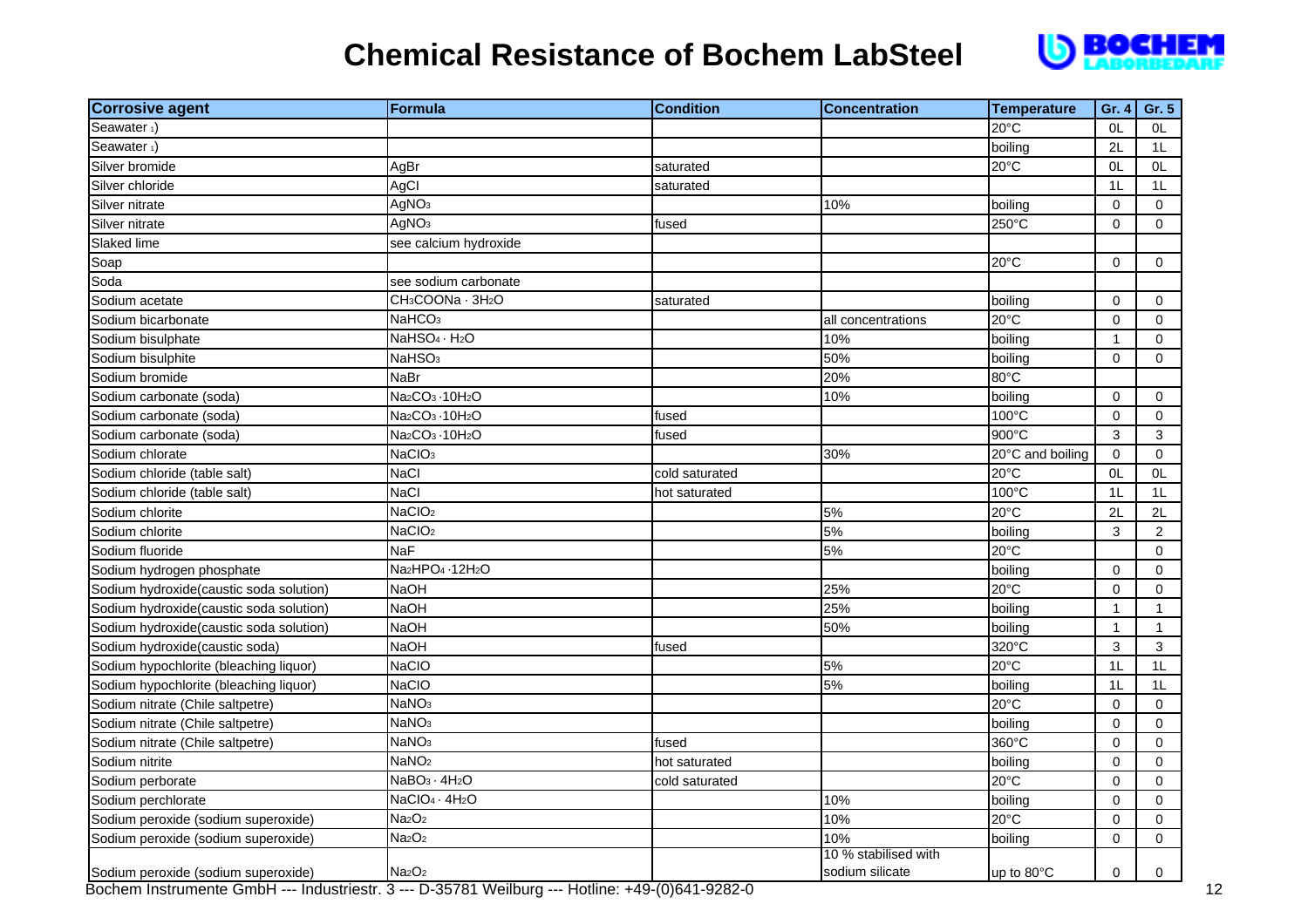

| <b>Corrosive agent</b>              | Formula                                                            | <b>Condition</b> | <b>Concentration</b>                      | <b>Temperature</b> | Gr. 4          | Gr. 5          |
|-------------------------------------|--------------------------------------------------------------------|------------------|-------------------------------------------|--------------------|----------------|----------------|
| Sodium phosphate sec.               | Na2HPO4 · 12H2O                                                    | cold saturated   |                                           | 20°C and boiling   | $\mathbf 0$    | $\overline{0}$ |
| Sodium phosphate tert.              | Na <sub>3</sub> PO <sub>4</sub> - 12H <sub>2</sub> O               | cold saturated   |                                           | 20°C and boiling   | $\mathbf 0$    | $\mathsf{O}$   |
| Sodium salicylate                   | HOC6H4COONa                                                        | cold saturated   |                                           | $20^{\circ}$ C     | $\Omega$       | $\Omega$       |
| Sodium silicate                     | Na <sub>2</sub> SiO <sub>3</sub>                                   |                  |                                           | 20°C and boiling   | $\pmb{0}$      | $\mathsf{O}$   |
| Sodium sulphate (Glauber's salt)    | Na <sub>2</sub> SO <sub>4</sub> - 10H <sub>2</sub> O               | cold saturated   |                                           | 20°C               | $\pmb{0}$      | 0              |
| Sodium sulphate (Glauber's salt)    | Na <sub>2</sub> SO <sub>4</sub> - 10H <sub>2</sub> O               | cold saturated   |                                           | boiling            | $\pmb{0}$      | 0              |
| Sodium sulphide                     | Na <sub>2</sub> S - 9H <sub>2</sub> O                              |                  | 25%                                       | boiling            | $\mathbf 0$    | $\mathbf 0$    |
| Sodium sulphide                     | Na <sub>2</sub> S - 9H <sub>2</sub> O                              |                  | sat. solution                             | 100°C              | $\mathbf{1}$   | $\mathbf{1}$   |
| Sodium sulphite                     | Na <sub>2</sub> SO <sub>3</sub> · 7H <sub>2</sub> O                |                  | 50%                                       | boiling            | $\pmb{0}$      | $\mathbf 0$    |
| Sodium tetraborate (borax)          | Na <sub>2</sub> B <sub>4</sub> O <sub>7</sub> - 10H <sub>2</sub> O | saturated        |                                           | 20°C               | $\mathbf 0$    | 0              |
| Sodium tetraborate (borax)          | Na <sub>2</sub> B <sub>4</sub> O <sub>7</sub> - 10H <sub>2</sub> O | saturated        |                                           | boiling            | $\mathbf 0$    | $\mathsf{O}$   |
| Sodium tetraborate (borax)          | Na <sub>2</sub> B <sub>4</sub> O <sub>7</sub> - 10H <sub>2</sub> O | molten           |                                           |                    | $\mathfrak{S}$ | $\mathfrak{S}$ |
| Sodium thiosulphate (anti-chlorine) | Na <sub>2</sub> S <sub>2</sub> O <sub>3</sub> · 5H <sub>2</sub> O  |                  | 25%                                       | 20°C               | $\pmb{0}$      | 0              |
| Sodium thiosulphate (anti-chlorine) | Na <sub>2</sub> S <sub>2</sub> O <sub>3</sub> · 5H <sub>2</sub> O  |                  | 25%                                       | boiling            | $\pmb{0}$      | $\mathbf 0$    |
| Soft soap                           |                                                                    |                  |                                           | 20°C               | $\mathbf 0$    | $\mathbf 0$    |
| Spinning bath (viscose bath)        |                                                                    |                  | up to 10 % H <sub>2</sub> SO <sub>4</sub> | 70°C               | $\overline{c}$ | $\mathbf{1}$   |
| Spinning bath (viscose bath)        |                                                                    |                  | over10 % H <sub>2</sub> SO <sub>4</sub>   | 70°C               | 3              | 3              |
| Spirit                              | see ethyl alcohol                                                  |                  |                                           |                    |                |                |
| Stannic chloride                    | SnCl <sub>4</sub>                                                  |                  |                                           | $20^{\circ}$ C     | 3L             | 2L             |
| Stannic chloride                    | SnCl <sub>4</sub>                                                  |                  |                                           | boiling            | 3L             | 2L             |
| Stannous chloride                   | SnCl <sub>2</sub> · 2H <sub>2</sub> O                              | hot saturated    |                                           | 50°C               | 1L             | 0L             |
| Stannous chloride                   | SnCl <sub>2</sub> · 2H <sub>2</sub> O                              | hot saturated    |                                           | boiling            | 3L             | 3L             |
| Steam                               |                                                                    |                  |                                           | 400°C              | $\mathbf 0$    | $\Omega$       |
| Stearic acid                        | C <sub>17</sub> H <sub>35</sub> COOH                               |                  |                                           | 20°C               | $\mathbf 0$    | $\mathbf 0$    |
| Stearic acid                        | C <sub>17</sub> H <sub>35</sub> COOH                               |                  |                                           | 130°C              | $\pmb{0}$      | $\mathsf{O}$   |
| Sublimate                           | see mercuric chloride                                              |                  |                                           |                    |                |                |
| Sugar of lead                       | see lead acetate                                                   |                  |                                           |                    |                |                |
| Sugar solution                      |                                                                    |                  |                                           | 20°C and boiling   | $\Omega$       | 0              |
| Sulphite liquor                     | see calcium bisulphite                                             |                  |                                           |                    |                |                |
| Sulphur chloride                    | see disulphur dichloride                                           |                  |                                           |                    |                |                |
| Sulphur dioxide                     | see sulphurous acid (gas)                                          |                  |                                           |                    |                |                |
| Sulphur, dry                        |                                                                    | molten           |                                           | 130°C              | $\pmb{0}$      | $\Omega$       |
| Sulphur, dry                        |                                                                    | oiling           |                                           | 445°C              | $\mathbf{2}$   | $\overline{2}$ |
| Sulphur, wet                        |                                                                    |                  |                                           | 20°C               | $\mathbf{1}$   | $\mathbf 0$    |
| Sulphuric acid 1)                   | H <sub>2</sub> SO <sub>4</sub>                                     |                  | 1%                                        | 20°C               | $\mathbf{1}$   | $\mathbf 0$    |
| Sulphuric acid 1)                   | H <sub>2</sub> SO <sub>4</sub>                                     |                  | 1%                                        | 70°C               | $\mathbf{1}$   | $\mathbf 0$    |
| Sulphuric acid 1)                   | H <sub>2</sub> SO <sub>4</sub>                                     |                  | 1%                                        | boiling            | $\mathbf{1}$   | $\mathbf{1}$   |
| Sulphuric acid 1)                   | H <sub>2</sub> SO <sub>4</sub>                                     |                  | 2.5%                                      | 20°C               | $\mathbf{1}$   | $\mathbf 0$    |
| Sulphuric acid 1)                   | H <sub>2</sub> SO <sub>4</sub>                                     |                  | 2.5%                                      | 70°C               | $\mathbf{1}$   | $\Omega$       |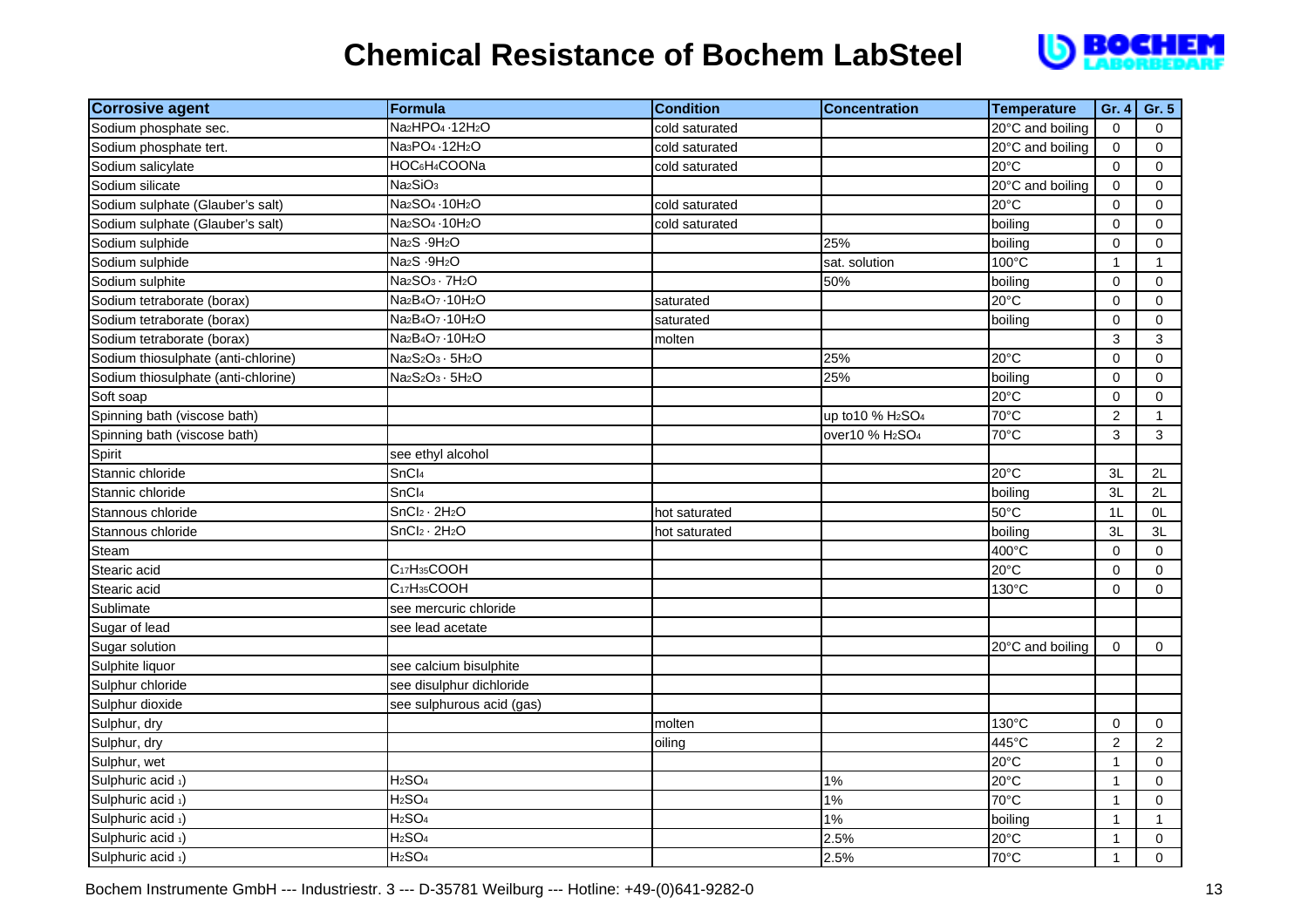

| <b>Corrosive agent</b>                  | Formula                                                                                                  | <b>Condition</b>                    | <b>Concentration</b> | <b>Temperature</b> | Gr. 4          | Gr. 5          |
|-----------------------------------------|----------------------------------------------------------------------------------------------------------|-------------------------------------|----------------------|--------------------|----------------|----------------|
| Sulphuric acid 1)                       | H <sub>2</sub> SO <sub>4</sub>                                                                           |                                     | 2.5%                 | boiling            | $\overline{2}$ | $\overline{2}$ |
| Sulphuric acid 1)                       | H <sub>2</sub> SO <sub>4</sub>                                                                           |                                     | 5%                   | $20^{\circ}$ C     | $\mathbf{1}$   | $\Omega$       |
| Sulphuric acid 1)                       | H <sub>2</sub> SO <sub>4</sub>                                                                           |                                     | 5%                   | 70°C               | $\mathbf{1}$   | $\mathbf{1}$   |
| Sulphuric acid 1)                       | H <sub>2</sub> SO <sub>4</sub>                                                                           |                                     | 5%                   | boiling            | 3              | $\overline{2}$ |
| Sulphuric acid 1)                       | H <sub>2</sub> SO <sub>4</sub>                                                                           |                                     | 7.5%                 | 20°C               | $\mathbf{1}$   | $\mathbf 0$    |
| Sulphuric acid 1)                       | H <sub>2</sub> SO <sub>4</sub>                                                                           |                                     | 7.5%                 | 70°C               | $\mathbf{1}$   | $\mathbf{1}$   |
| Sulphuric acid 1)                       | H <sub>2</sub> SO <sub>4</sub>                                                                           |                                     | 7.5%                 | boiling            | $\overline{2}$ | $\overline{2}$ |
| Sulphuric acid 1)                       | H <sub>2</sub> SO <sub>4</sub>                                                                           |                                     | 10%                  | 20°C               | $\overline{2}$ | $\mathbf{1}$   |
| Sulphuric acid 1)                       | H <sub>2</sub> SO <sub>4</sub>                                                                           |                                     | 10%                  | 70°C               | $\overline{2}$ | $\overline{2}$ |
| Sulphuric acid 1)                       | H <sub>2</sub> SO <sub>4</sub>                                                                           |                                     | 10%                  | boiling            | 3              | $\overline{2}$ |
| Sulphuric acid 1)                       | H <sub>2</sub> SO <sub>4</sub>                                                                           |                                     | 20%                  | 20°C               | $\mathbf{1}$   | $\mathbf{1}$   |
| Sulphuric acid 1)                       | H <sub>2</sub> SO <sub>4</sub>                                                                           |                                     | 20%                  | 70°C               | $\overline{2}$ | $\overline{2}$ |
| Sulphuric acid 1)                       | H <sub>2</sub> SO <sub>4</sub>                                                                           |                                     | 20%                  | boiling            | 3              | 3              |
| Sulphuric acid 1)                       | H <sub>2</sub> SO <sub>4</sub>                                                                           |                                     | 40%                  | 20°C               | $\mathbf{1}$   | $\mathbf{1}$   |
| Sulphuric acid 1)                       | H <sub>2</sub> SO <sub>4</sub>                                                                           |                                     | 40%                  | 70°C               | $\overline{2}$ | $\overline{2}$ |
| Sulphuric acid 1)                       | H <sub>2</sub> SO <sub>4</sub>                                                                           |                                     | 40%                  | boiling            | 3              | 3              |
| Sulphuric acid 1)                       | H <sub>2</sub> SO <sub>4</sub>                                                                           |                                     | 60%                  | $20^{\circ}$ C     | 3              | $\overline{2}$ |
| Sulphuric acid 1)                       | H <sub>2</sub> SO <sub>4</sub>                                                                           |                                     | 60%                  | 70°C               | 3              | 3              |
| Sulphuric acid 1)                       | H <sub>2</sub> SO <sub>4</sub>                                                                           |                                     | 60%                  | boiling            | 3              | 3              |
| Sulphuric acid 1)                       | H <sub>2</sub> SO <sub>4</sub>                                                                           |                                     | 80%                  | 20°C               | $\mathbf{1}$   | $\mathbf{1}$   |
| Sulphuric acid 1)                       | H <sub>2</sub> SO <sub>4</sub>                                                                           |                                     | 80%                  | 70°C               | 3              | $\overline{a}$ |
| Sulphuric acid 1)                       | H <sub>2</sub> SO <sub>4</sub>                                                                           |                                     | 80%                  | boiling            | 3              | 3              |
| Sulphuric acid 1)                       | H <sub>2</sub> SO <sub>4</sub>                                                                           |                                     | 98% (concentrated)   | 20°C               | $\mathsf 0$    | 0              |
| Sulphuric acid 1)                       | H <sub>2</sub> SO <sub>4</sub>                                                                           |                                     | 98% (concentrated)   | 70°C               | $\overline{2}$ | $\overline{c}$ |
| Sulphuric acid 1)                       | H <sub>2</sub> SO <sub>4</sub>                                                                           |                                     | 98% (concentrated)   | 150°C              | $\overline{2}$ | $\overline{2}$ |
| Sulphuric acid 1)                       | H <sub>2</sub> SO <sub>4</sub>                                                                           |                                     | 98% (concentrated)   | boiling            | 3              | 3              |
| Sulphuric acid 1)                       |                                                                                                          | fuming (11 % free SO <sub>3</sub> ) |                      | 20°C               | $\mathbf 0$    | $\Omega$       |
| Sulphuric acid 1)                       |                                                                                                          | fuming (11 % free SO <sub>3</sub> ) |                      | 100°C              | $\mathbf{1}$   | 0              |
| Sulphuric acid 1)                       |                                                                                                          | fuming (60 % free SO <sub>3</sub> ) |                      | 20°C               | $\pmb{0}$      | 0              |
| Sulphuric acid 1)                       |                                                                                                          | fuming (60 % free SO <sub>3</sub> ) |                      | 80°C               | 0              | $\mathbf 0$    |
| Sulphurous acid                         | H <sub>2</sub> SO <sub>3</sub>                                                                           | saturated                           |                      | 20°C               | $\mathbf 0$    | 0              |
| Sulphurous acid                         | H <sub>2</sub> SO <sub>3</sub>                                                                           | 4 bar                               |                      | 135°C              | $\mathbf{1}$   | $\mathbf 0$    |
| Sulphurous acid                         | H <sub>2</sub> SO <sub>3</sub>                                                                           | $5-8$ bar                           |                      | 160°C              | $\overline{2}$ | $\mathbf{1}$   |
| Sulphurous acid                         | H <sub>2</sub> SO <sub>3</sub>                                                                           | 10-20 bar                           |                      | 180-200°C          | $\overline{2}$ | $\mathbf{1}$   |
| Sulphurous acid, gas (SO <sub>2</sub> ) | moist, free of SO <sub>3</sub>                                                                           |                                     |                      | up to 100°C        | $\mathbf 0$    | $\mathbf 0$    |
| Sulphurous acid, gas (SO <sub>2</sub> ) | moist, free of SO <sub>3</sub>                                                                           |                                     |                      | up to 300°C        | $\mathbf{1}$   | $\mathbf 0$    |
| Sulphurous acid, gas (SO <sub>2</sub> ) | moist, free of SO <sub>3</sub>                                                                           |                                     |                      | up to 500°C        | $\mathbf{1}$   | $\mathbf{1}$   |
| Sulphurous acid, gas (SO <sub>2</sub> ) | moist, free of SO <sub>3</sub>                                                                           |                                     |                      | 900°C              | 3              | 2              |
| Super phosphate                         | Ca(H <sub>2</sub> PO <sub>4</sub> ) <sub>2</sub> + CaSO <sub>4</sub> + 3% H <sub>2</sub> SO <sub>4</sub> |                                     |                      | 20°C               | $\Omega$       | $\Omega$       |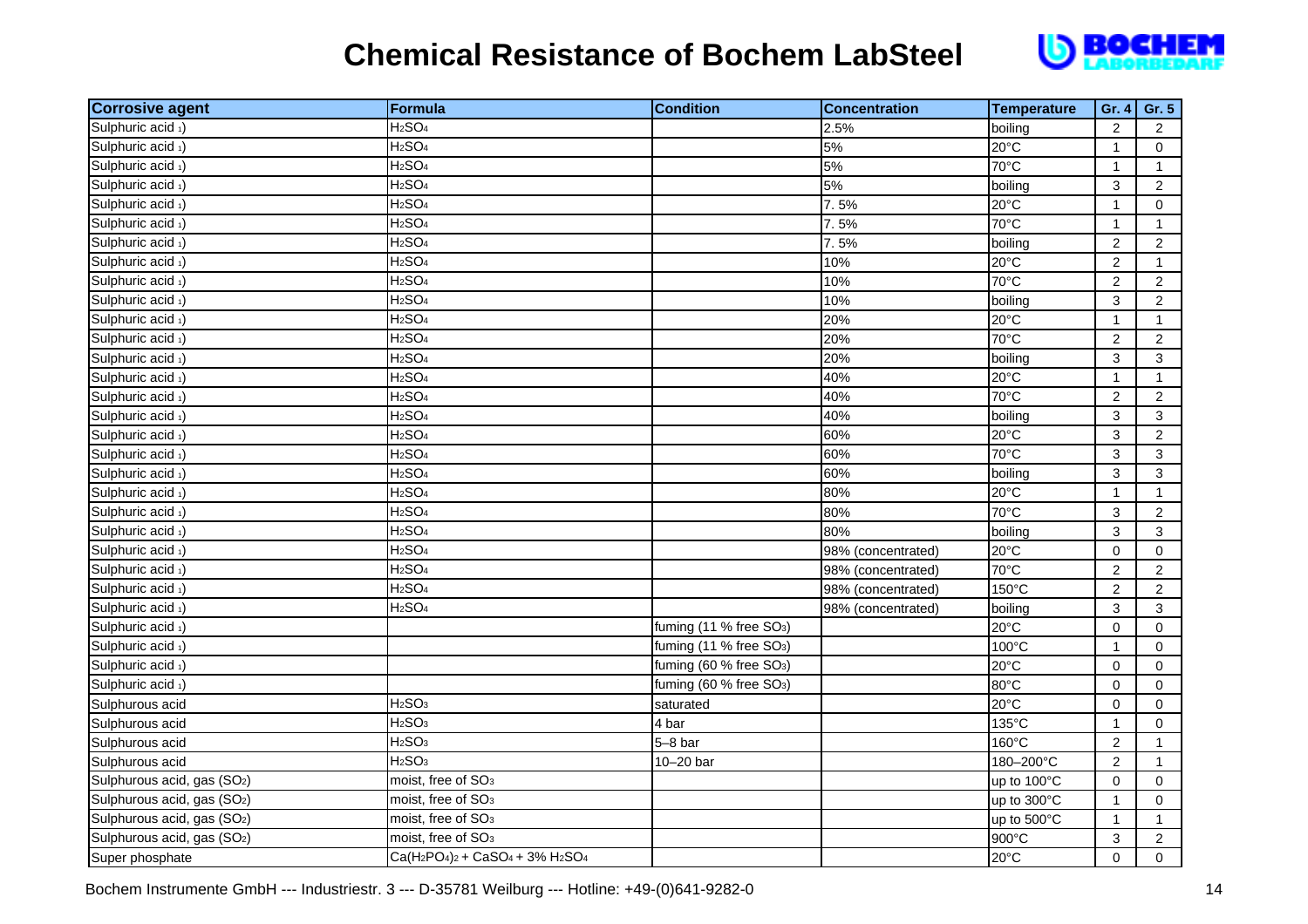

| <b>Corrosive agent</b>            | Formula                           | <b>Condition</b> | <b>Concentration</b> | Temperature      | Gr. 4        | Gr. 5          |
|-----------------------------------|-----------------------------------|------------------|----------------------|------------------|--------------|----------------|
| Tannic acid (tannin)              |                                   |                  | 5%                   | 20°C             | $\mathbf 0$  | $\mathbf 0$    |
| Tannic acid (tannin)              |                                   |                  | 5%                   | boiling          | $\pmb{0}$    | $\mathbf 0$    |
| Tannic acid (tannin)              |                                   |                  | 10%                  | 20°C             | $\mathbf 0$  | $\mathbf 0$    |
| Tannic acid (tannin)              |                                   |                  | 10%                  | boiling          | $\mathbf 0$  | $\mathbf 0$    |
| Tannic acid (tannin)              |                                   |                  | 50%                  | 20°C             | $\mathbf 0$  | $\mathbf 0$    |
| Tannic acid (tannin)              |                                   |                  | 50%                  | boiling          | $\Omega$     | $\mathbf 0$    |
| Tannin                            | see tannic acid                   |                  |                      |                  |              |                |
| Tar, pure                         |                                   |                  |                      | 20°C and hot     | $\mathbf 0$  | 0              |
| Tartar                            | see potassium bitartrate          |                  |                      |                  |              |                |
| Tartaric acid                     | COOH(CHOH)2COOH                   |                  | 10%                  | 20°C             | $\mathbf 0$  | $\mathbf 0$    |
| Tartaric acid                     | COOH(CHOH)2COOH                   |                  | 10%                  | boiling          | $\mathbf 0$  | $\mathbf 0$    |
| Tartaric acid                     | COOH(CHOH)2COOH                   |                  | 50%                  | $20^{\circ}$ C   | $\mathbf 0$  | $\mathbf 0$    |
| Tartaric acid                     | COOH(CHOH)2COOH                   |                  | 50%                  | boiling          | $\mathbf{2}$ | $\mathbf{1}$   |
| Thioglycolic acid                 | HSCH <sub>2</sub> COOH            |                  |                      | 20°C             |              | $\mathbf{1}$   |
| Thioglycolic acid                 | HSCH2COOH                         |                  |                      | boiling          |              | $\mathbf{1}$   |
| Tin                               | Sn                                | molten           |                      | 200°C            | $\mathbf 0$  | $\mathbf 0$    |
| Tin                               | Sn                                | molten           |                      | 400°C            | $\mathbf{1}$ | $\mathbf{1}$   |
| Tin                               | Sn                                | molten           |                      | 600°C            | 3            | $\mathbf{3}$   |
| Tincture of iodine                |                                   |                  |                      | $20^{\circ}$ C   | 1L           | 1L             |
| Toluene                           | C6H <sub>5</sub> CH <sub>3</sub>  |                  |                      | 20°C and boiling | $\mathbf 0$  | $\mathbf 0$    |
| Trichloroacetic acid              | <b>CCI<sub>3</sub>COOH</b>        |                  | 80%                  | 20°C             | 2L           | 1L             |
| Trichloroethylene 2)              | C <sub>2</sub> HCI <sub>3</sub>   | anhydrous        |                      | boiling          | $\mathbf 0$  | $\mathbf 0$    |
| Trisodium phosphate               | see sodium phosphate tert.        |                  |                      |                  |              |                |
| Turpentine                        |                                   |                  |                      | 20°C and hot     | $\mathbf 0$  | $\mathbf 0$    |
| Urea                              | CO(NH <sub>2</sub> ) <sub>2</sub> |                  |                      | $20^{\circ}$ C   | $\mathbf 0$  | $\Omega$       |
| Urine                             |                                   |                  |                      | 20°C             | OL           | 0L             |
| Varnish (copal varnish)           |                                   |                  |                      |                  | $\pmb{0}$    | $\mathbf 0$    |
| Vaseline                          |                                   |                  |                      | 20°C             | 0            | 0              |
| Vaseline                          |                                   |                  |                      | hot              | $\mathbf 0$  | $\mathbf 0$    |
| Vegetables                        |                                   |                  |                      | boiling          | $\mathbf 0$  | $\mathbf 0$    |
| Vinegar (wine vinegar)            |                                   |                  |                      | 20°C             | $\mathbf 0$  | $\overline{0}$ |
| Vinegar (wine vinegar)            |                                   |                  |                      | boiling          | $\pmb{0}$    | $\Omega$       |
| Washing powder                    |                                   |                  |                      |                  | $\pmb{0}$    |                |
| Water 1) (tap water)              |                                   |                  |                      | 20°C             | 0            | $\mathbf 0$    |
| Water 2) [pit water (acid water)] |                                   |                  |                      | 20°C             | 0L           | 0L             |
| Water glass                       |                                   |                  |                      | 20°C             | $\mathbf 0$  | $\mathbf 0$    |
| Water glass                       |                                   |                  |                      | boiling          | $\mathbf 0$  | $\mathbf 0$    |
| Wine 3) (white and red wines)     |                                   |                  |                      | 20°C             | $\mathbf 0$  | 0              |
| Wine 3) (white and red wines)     |                                   |                  |                      | hot              | $\Omega$     | $\Omega$       |